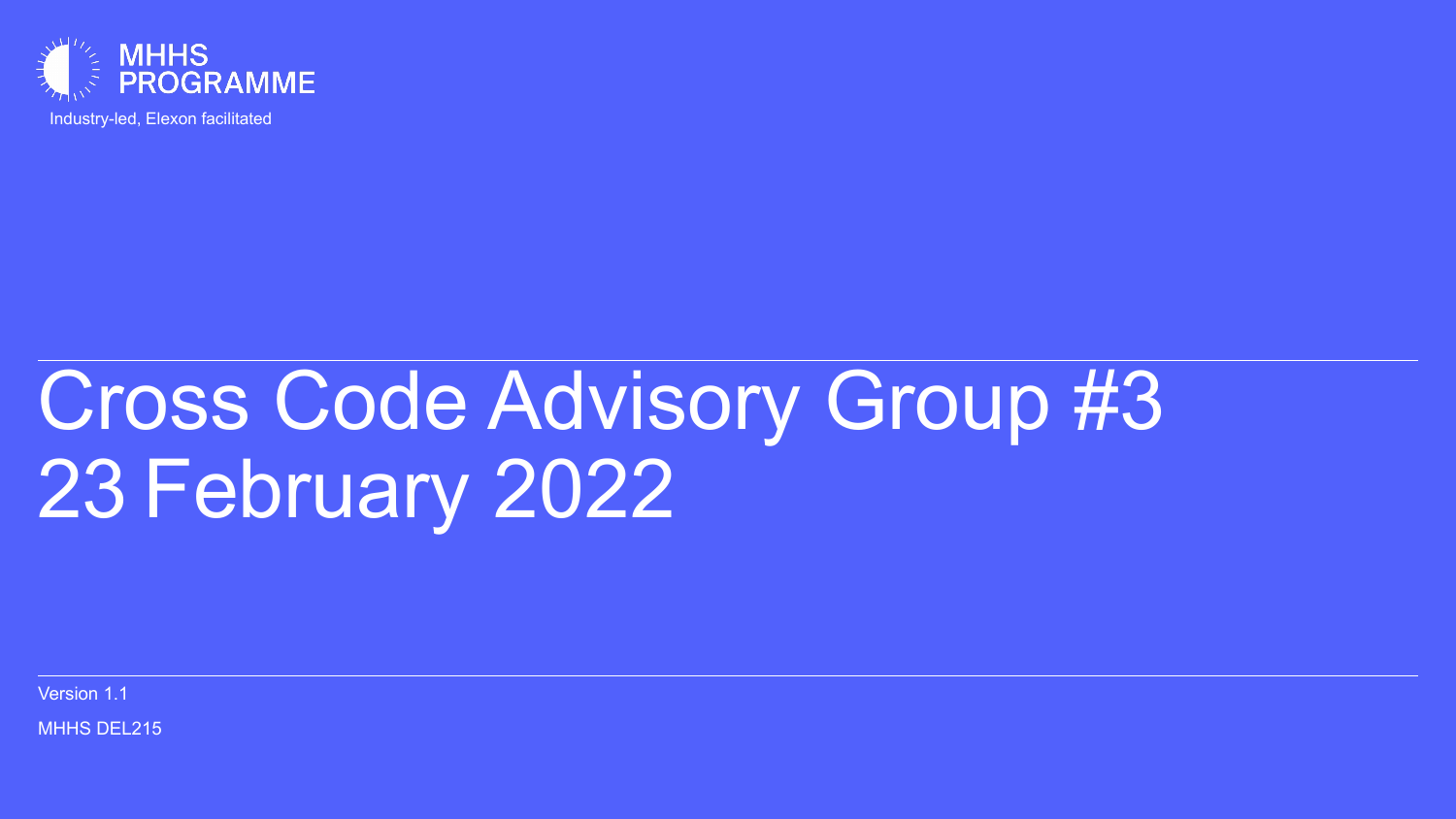#### **Agenda**

| <b>Welcome</b><br><b>SP</b>               | 2. Minutes and Actions<br><b>Review</b> | 3. Smart Meters Act<br><b>Powers</b> | 4. CCAG feedback on<br>M6 and M8 |
|-------------------------------------------|-----------------------------------------|--------------------------------------|----------------------------------|
| <b>Chris Welby</b>                        | <b>Chris Welby</b>                      | <b>Andy MacFaul</b>                  | Jason Brogden / Andrew Margan    |
| 5 mins                                    | 5 mins                                  | 15 mins                              | 40 mins                          |
| 5. Code Body<br><b>Assumptions Review</b> | <b>6. Horizon Scanning</b>              | 7. Next Steps                        |                                  |
| <b>PMO / Constituency Reps</b>            | <b>Andrew Margan</b>                    | <b>Chris Welby</b>                   |                                  |
| 20 mins                                   | 15 mins                                 | 5 mins                               |                                  |

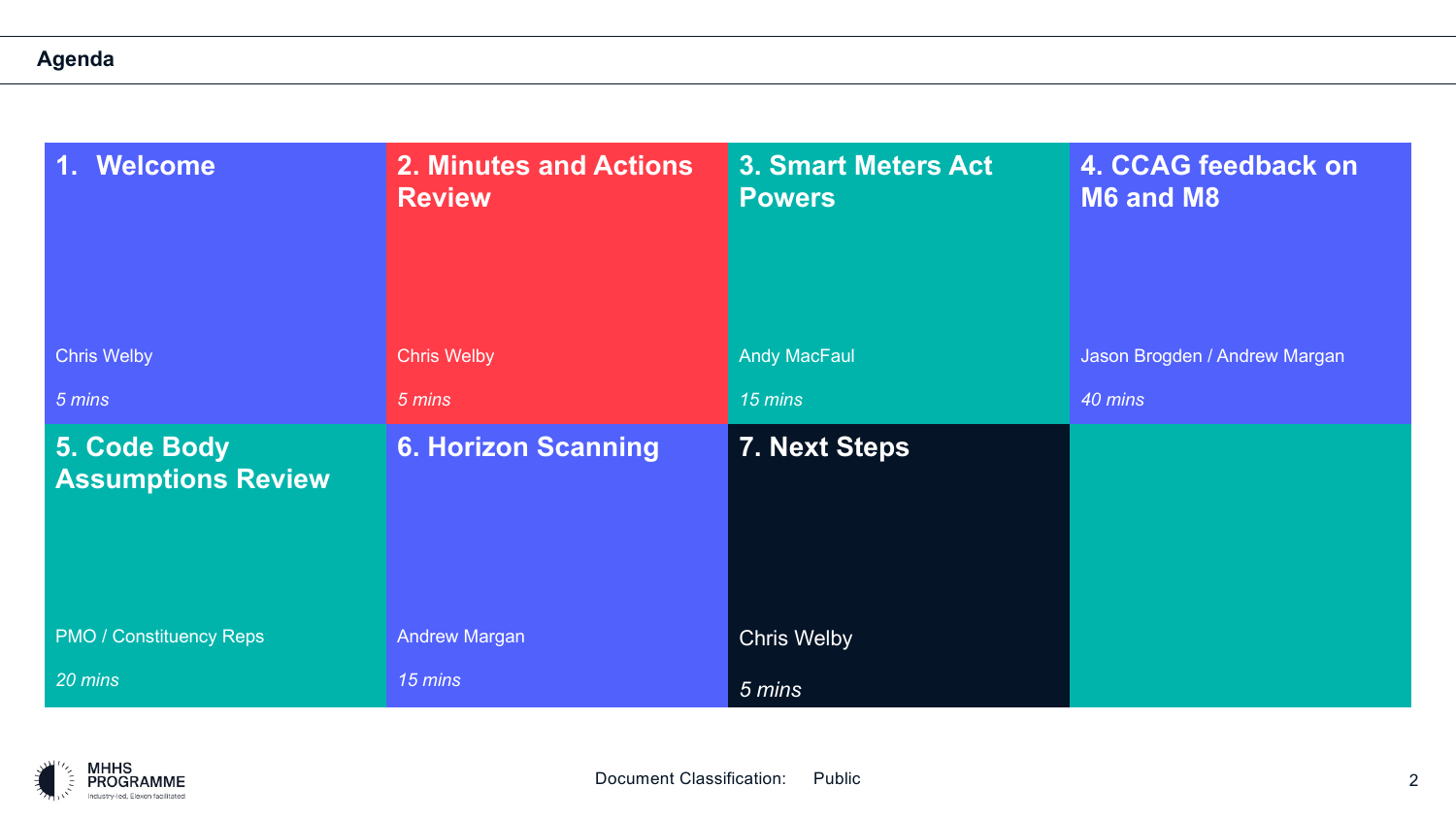## Minutes and Actions Review

Chris Welby

*5 mins*

**2**



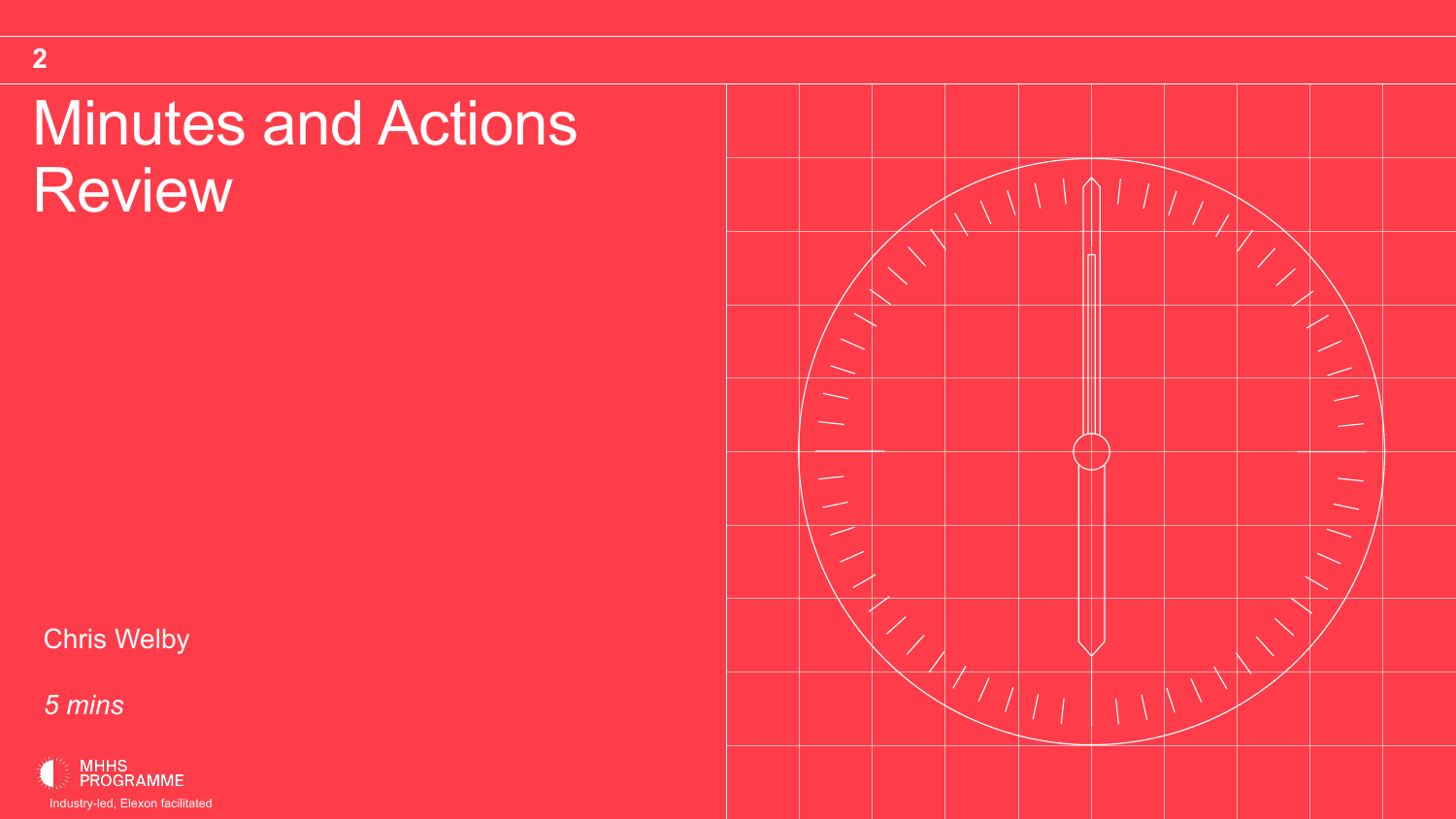#### **Minutes and Actions Review**

#### • Approval of Minutes from 26<sup>th</sup> January 2022

#### • Open actions and actions from last CCAG:

| <b>Action Ref</b>    | <b>Created</b> | <b>Action</b>                                                                                                                                                                                | Owner                                            | <b>Due Date</b> | <b>Statu</b>                                                                                      |
|----------------------|----------------|----------------------------------------------------------------------------------------------------------------------------------------------------------------------------------------------|--------------------------------------------------|-----------------|---------------------------------------------------------------------------------------------------|
| <b>CCAG02-01</b>     | 26/01/2022     | Follow up on prioritised access requests to the Programme Portal PMO<br>and report back to the CCAG next month on status                                                                     |                                                  | 23/02/2022      | <b>CLOS</b><br>of tho<br><i>issues</i>                                                            |
| CCAG02-02 26/01/2022 |                | MHHS Design workstream to provide a view of the granularity of<br>design documentation to ensure that it can be appropriately lifted<br>into the new BSCP and other legal drafting documents | Simon Harrison<br>/ Ian Smith                    | 23/02/2022      | <b>OPEN</b><br>There<br>detail<br>eleme<br>Smarl<br>We ex<br>assur<br>prima<br>activit<br>that th |
| CCAG02-03 26/01/2022 |                | Set up sessions with each code body to capture their<br>assumptions and bring back to this group for review at the next<br>meeting                                                           | <b>PMO</b>                                       | 23/02/2022      | <b>OPEN</b><br>Sessi                                                                              |
| <b>CCAG02-04</b>     | 26/01/2022     | Present to CCAG how the Smart Metering Act Power could<br>designate MHHS code changes                                                                                                        | Andy MacFaul                                     | 23/02/2022      | <b>OPEN</b>                                                                                       |
| CCAG02-05 26/01/2022 |                | Confirm timelines on opt-out consultation to the CCAG                                                                                                                                        | Andy MacFaul                                     | 23/02/2022      | <b>CLOS</b>                                                                                       |
| CCAG02-06 26/01/2022 |                | A "Horizon Scanning" Log to be created and reviewed at each<br>CCAG meeting going forwards                                                                                                   | <b>PMO</b>                                       | 23/02/2022      | <b>OPEN</b><br>item.<br>follow                                                                    |
| CCAG02-07 26/01/2022 |                | Engage with code bodies offline on how information on identified<br>consequential changes will be shared with this group                                                                     | Andrew Margan                                    | 23/02/2022      | <b>OPEN</b>                                                                                       |
| CCAG02-08 26/01/2022 |                | Provide a view on behalf of constituencies of when M6 & M8<br>should take place                                                                                                              | Supplier / DNO/<br>iDNO / Supplier<br>Agent reps | 23/02/2022      | <b>OPEN</b><br>DNO/                                                                               |
| <b>CCAG02-09</b>     | 26/01/2022     | Replace the CCAG meeting papers on the website with the latest<br>version                                                                                                                    | <b>PMO</b>                                       | 27/02/2022      | <b>CLOS</b>                                                                                       |

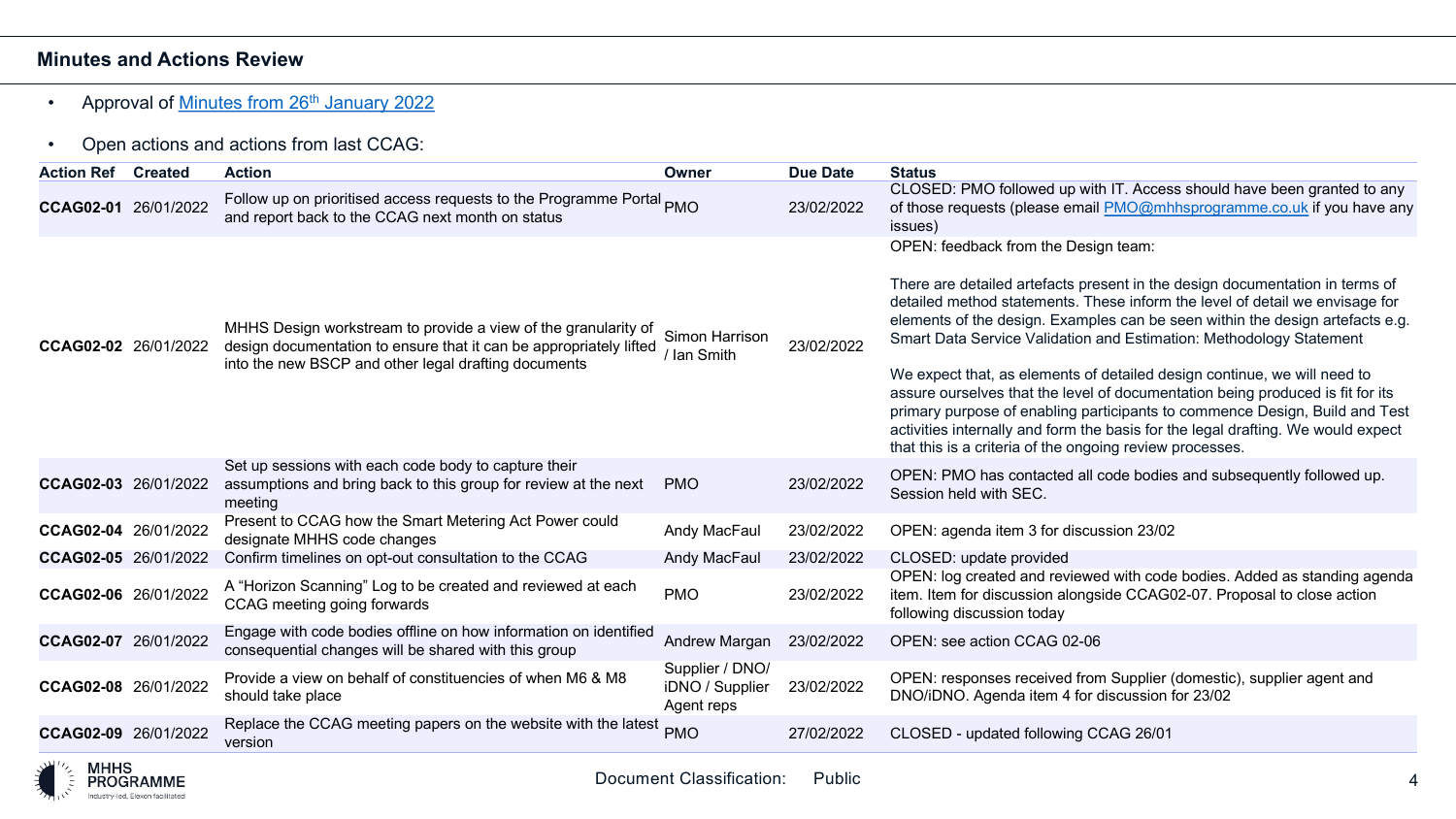## Smart Meters Act Powers

Andy MacFaul

*15 mins*

**3**



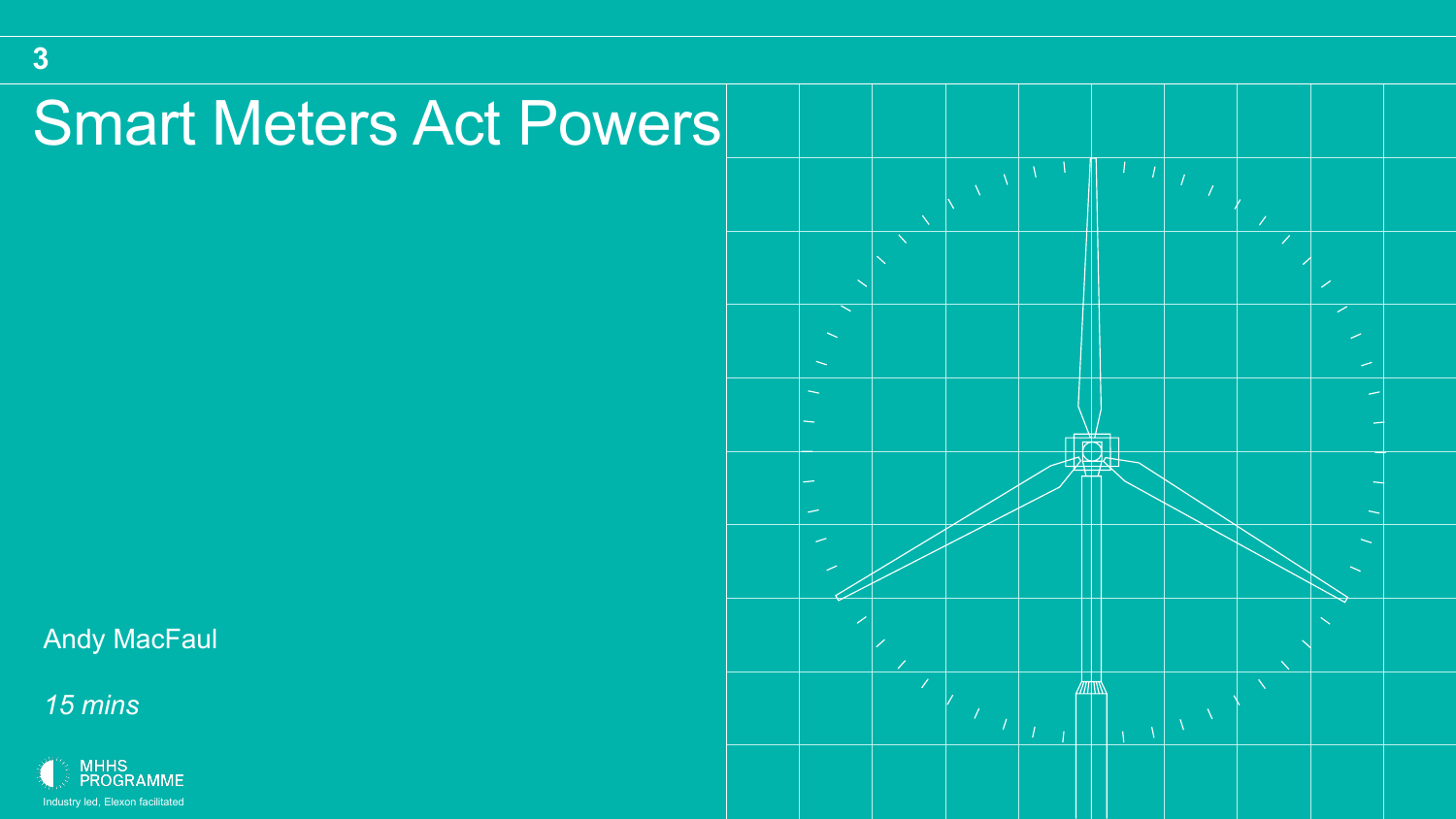#### **1. Action reminder, to handover to Andy MacFaul to present**

| <b>Action Ref</b> | <b>Created</b> | <b>Action</b>                                                                              | Owner          | Due Date   |
|-------------------|----------------|--------------------------------------------------------------------------------------------|----------------|------------|
| <b>CCAG02-04</b>  | 26/01/2022     | Present to CCAG how the Smart Metering Act Power could designate Andy<br>MHHS code changes | <b>MacFaul</b> | 23/02/2022 |

#### **2. High level questions for update today on the Smart Meter Act Powers:**

- a) What are the timelines?
- b) What is the E2E process?
- c) What does Ofgem need from CCAG?
- d) Is an industry-wide consultation required and for how long?

**3. Are there any other questions from CCAG members?**

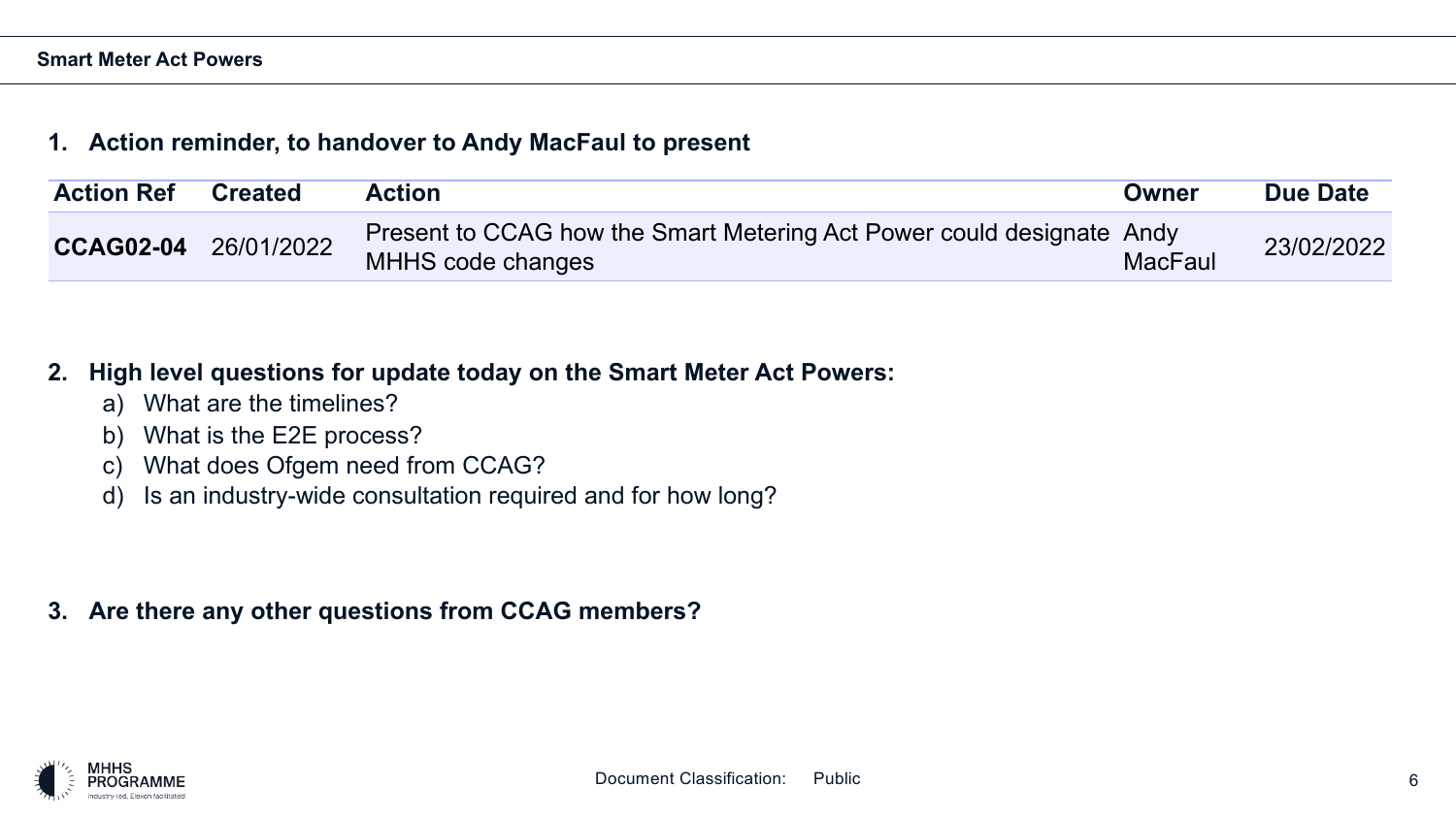## CCAG feedback on M6 and M8

Jason Brogden / Andrew Margan

*40 mins*



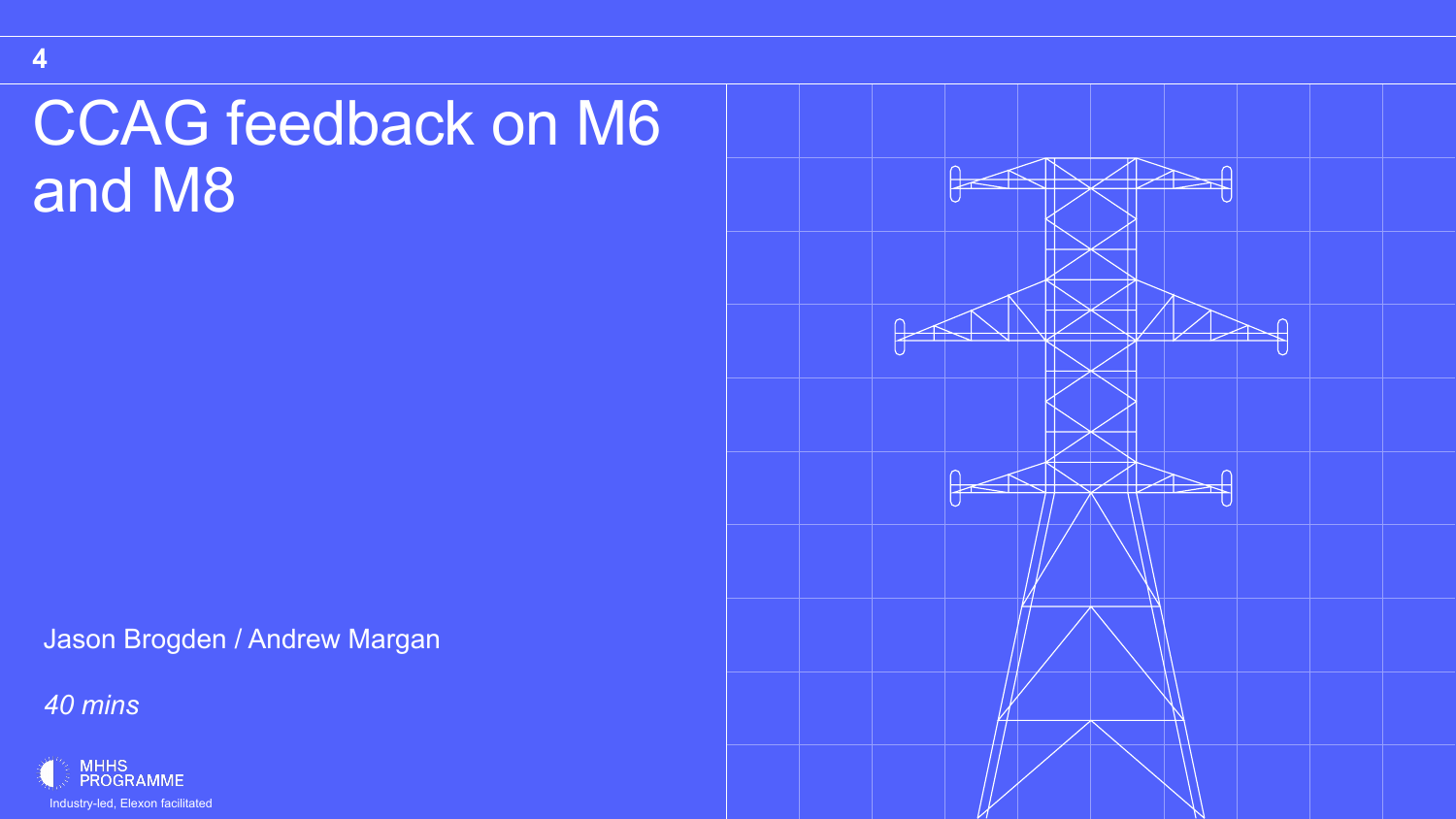**CCAG members have been providing feedback and recommendations on the timelines for steps required to deliver code changes. Any proposed changes impacting milestones would need to be formalised in the Programme Plan in two ways:**



The CCAG has raised M6 and M8 as two milestones for proposed changes

| <b>Milestone</b>                 |        | <b>Milestone</b>                                                                                                 | <b>Description</b>                                                                                                                                                                                                                              | <b>Requirement</b> |
|----------------------------------|--------|------------------------------------------------------------------------------------------------------------------|-------------------------------------------------------------------------------------------------------------------------------------------------------------------------------------------------------------------------------------------------|--------------------|
| M4                               |        | PMO/PPC/SI/IPA fully functioning                                                                                 | PMO/SI/PPC/IPA have stood up their team and are fully operational with all programme management processes and governance forums established.                                                                                                    |                    |
| M <sub>5</sub>                   | Tier : | Physical baseline delivered                                                                                      | In order for the other parties to commence the DBT phase a complete Physical Baseline, aligning both technical and regulatory designs, will be delivered.                                                                                       |                    |
| M6                               | Tier ' | Code change and detailed design<br>recommendations delivered (proposal to<br>update to 'Code changes baselined') | The CCDG will deliver the recommendations aimed at addressing any outstanding areas of the DWG's TOM design, and will deliver the recomendations for the<br>changes to the Industry Codes and subsidiary documents necessary to enable the TOM. |                    |
| M <sub>7</sub>                   |        | Smart Meters Act powers enabled                                                                                  | Time limited (5 year) powers in Primary Legislation for Ofgem to make changes to Industry Codes for the purposes of MHHS are activated.                                                                                                         |                    |
| $M5+3$                           | Tier 1 | Re-plan following Design                                                                                         | Re-plan has been delivered by the LDP and agreed with MHHS Participants, Elexon and Ofgem (CPT)                                                                                                                                                 | N/A                |
| M8                               |        | Code changes delivered                                                                                           | All changes to regulation (licences, industry codes (including BSC, SEC, REC, DCUSA)) have been made setting out the regulatory baseline.                                                                                                       | Feed into re-plan  |
| $\mathbf{u}$ <sup>1</sup> , MULC |        |                                                                                                                  |                                                                                                                                                                                                                                                 |                    |



Document Classification: Public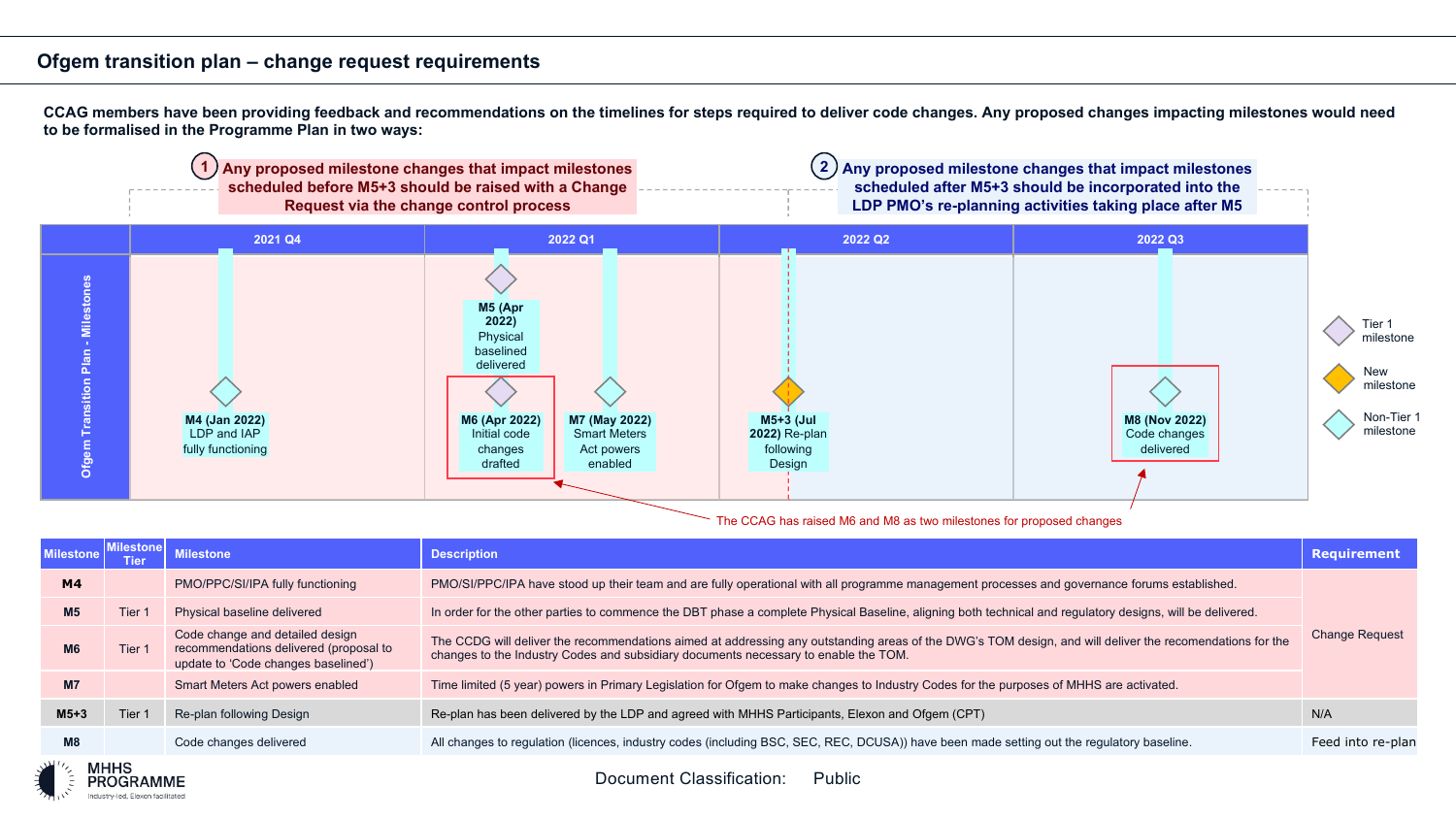#### **Next steps for the CCAG**

Unless a formal Change Request (CR) is raised to the Programme and approved, the Programme continues against t as per agreed governance arrangements. Any changes >3mo to a Tier 1 milestone in the plan needs to be signed off by Ofge

The CCAG will need to determine the dependencies impacting timing and requirements for code drafting and deliver milestones in the current plan. The CCAG view on M6 should be prioritised, as this falls before the re-planning activit The CCAG will need to develop this further and then take the following steps to change the programme plan, if it beli

| $\left( 1\right)$ Any proposed milestone changes that impact milestones scheduled before<br>M5+3 should be raised with a Change Request via the change control<br><b>process</b>                                                                                                                                                                                                                                                                                                                                                                                                                                                                                                                                                                                                                                                                                                            |  |
|---------------------------------------------------------------------------------------------------------------------------------------------------------------------------------------------------------------------------------------------------------------------------------------------------------------------------------------------------------------------------------------------------------------------------------------------------------------------------------------------------------------------------------------------------------------------------------------------------------------------------------------------------------------------------------------------------------------------------------------------------------------------------------------------------------------------------------------------------------------------------------------------|--|
| If the CCAG would like to propose changes to pre-M5+3 milestones, the CCAG will need to own<br>and develop a proposal presenting the view of CCAG members.<br>Any proposal would need to be provided to the Programme via a Change Request. This<br>requires detail and rationale, demonstrating the proposal delivers the Programme objectives.<br>The Change Request would be reviewed via the Programme's Change Control process. The<br>Change Request would be considered by the Change Board and returned to the CCAG for<br>impact assessment, if it is approved to proceed.<br>Once a formal Change Request is accepted, the change would be incorporated into the<br>baselined plan.<br>The Programme would support the CCAG to ensure the proposal contains the required content.<br>The Programme is supportive of finding the optimum timing of events to deliver code changes. |  |
| The CCAG would therefore need to:<br>Decide if it is going to propose a Change Request to pre-M5+3 milestones (i.e. M6)<br>If yes, appoint a Change Owner from the CCAG to draft the Change Request                                                                                                                                                                                                                                                                                                                                                                                                                                                                                                                                                                                                                                                                                         |  |
| Focus for                                                                                                                                                                                                                                                                                                                                                                                                                                                                                                                                                                                                                                                                                                                                                                                                                                                                                   |  |

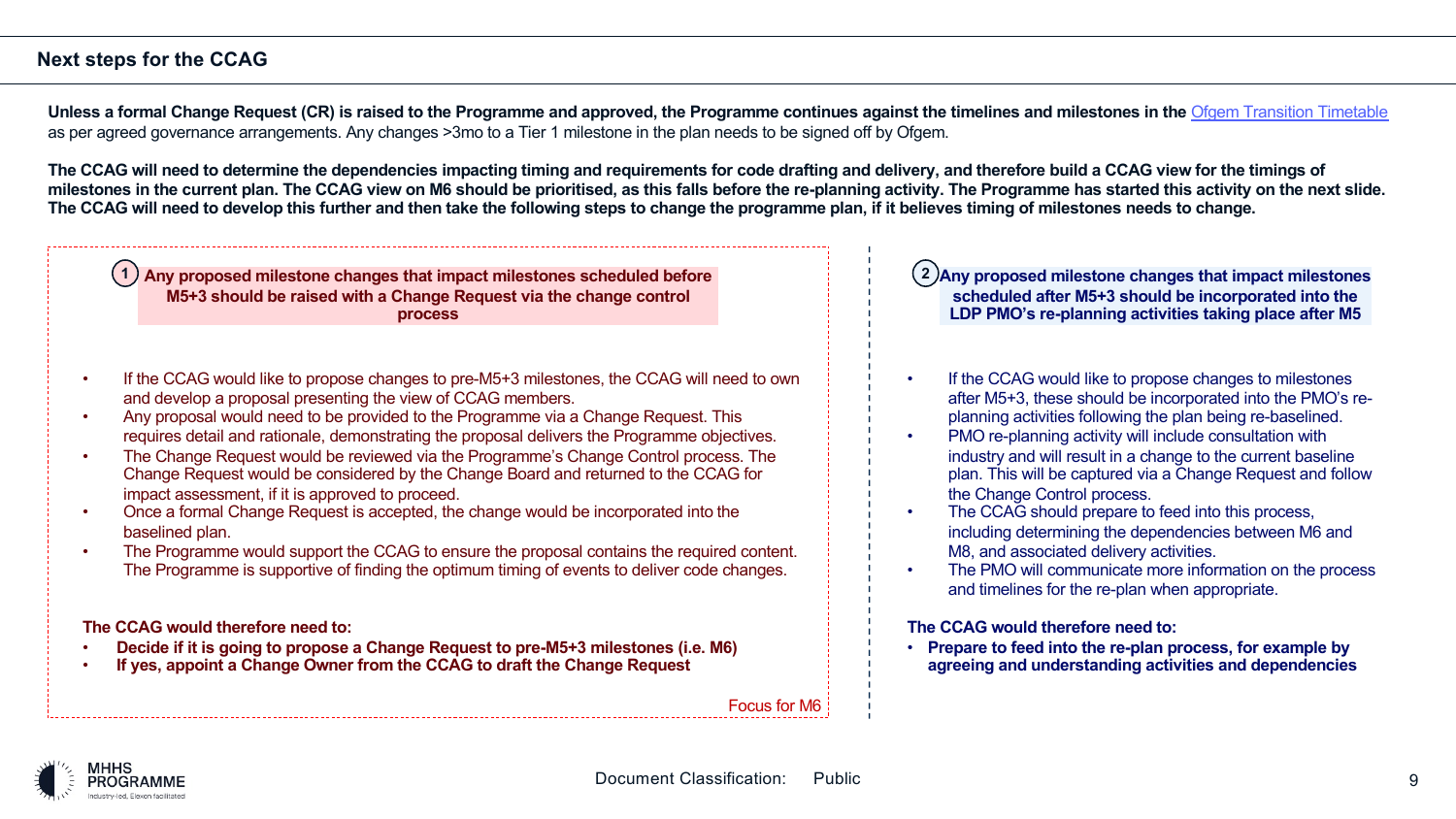#### **Straw man plan to M6**

**The Programme have created a 'starter for 10' plan for how code drafting could be actioned. Further views from CCAG members are collated on the following slides**



**The CCAG needs to build an exhaustive picture of the factors defining when each step needs to take place. These then need to be incorporated in a more detailed CCAG planning activity**

- What are the dependencies between each milestone?
- What are the activities under each milestone and the timeframes required?
- What are the boundary conditions when is the latest each milestone can fall and what are the implications on later milestones in the plan?
- What is the detail and implications of SMAP (M7)?
- Are there any other relevant factors to be considered? e.g., release dates.
- Does this deliver code changes in time?

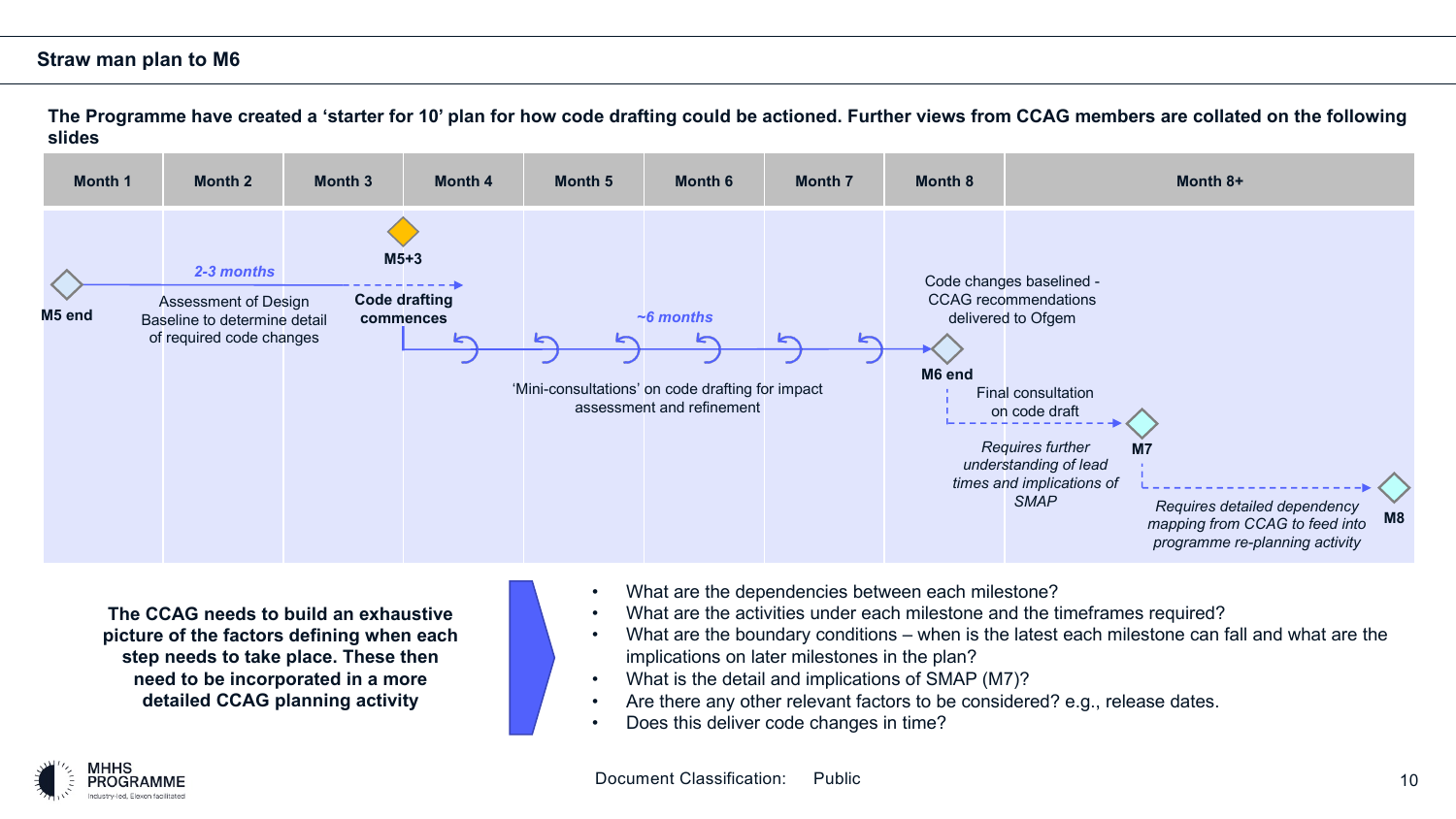#### **Constituency rep feedback on action CCAG02-08**

| <b>Action Ref</b>                                   | <b>Created</b>                                                                                                                                                                                                                                                                                                                                                    | <b>Action</b>                                                                                                                                                                                                                                                                                                                                                                                                                                                                                                                                                                                                                                                                                                                                                                                                                                                                                                                                                                                                                                                                                                                                                                                                                                                                                                                                                                                                                                                                                                                                                                                                                                                                                                                                                                                                                                                                                                                                                                                                                                                                                                                                                                                                                                                                                                                                   | Owner                                         | <b>Due Date</b> |  |  |
|-----------------------------------------------------|-------------------------------------------------------------------------------------------------------------------------------------------------------------------------------------------------------------------------------------------------------------------------------------------------------------------------------------------------------------------|-------------------------------------------------------------------------------------------------------------------------------------------------------------------------------------------------------------------------------------------------------------------------------------------------------------------------------------------------------------------------------------------------------------------------------------------------------------------------------------------------------------------------------------------------------------------------------------------------------------------------------------------------------------------------------------------------------------------------------------------------------------------------------------------------------------------------------------------------------------------------------------------------------------------------------------------------------------------------------------------------------------------------------------------------------------------------------------------------------------------------------------------------------------------------------------------------------------------------------------------------------------------------------------------------------------------------------------------------------------------------------------------------------------------------------------------------------------------------------------------------------------------------------------------------------------------------------------------------------------------------------------------------------------------------------------------------------------------------------------------------------------------------------------------------------------------------------------------------------------------------------------------------------------------------------------------------------------------------------------------------------------------------------------------------------------------------------------------------------------------------------------------------------------------------------------------------------------------------------------------------------------------------------------------------------------------------------------------------|-----------------------------------------------|-----------------|--|--|
| <b>CCAG02-08</b>                                    | 26/01/2022                                                                                                                                                                                                                                                                                                                                                        | Provide a view on behalf of constituencies of when M6 & M8 should take place                                                                                                                                                                                                                                                                                                                                                                                                                                                                                                                                                                                                                                                                                                                                                                                                                                                                                                                                                                                                                                                                                                                                                                                                                                                                                                                                                                                                                                                                                                                                                                                                                                                                                                                                                                                                                                                                                                                                                                                                                                                                                                                                                                                                                                                                    | Supplier / DNO/ iDNO / Supplier<br>Agent reps | 23/02/2022      |  |  |
| <b>Supplier (domestic)</b><br>Paul Saker, 26/01/22  |                                                                                                                                                                                                                                                                                                                                                                   | In regards to the action CCAG02-08, there is no consensus view on specific dates or timescales for the M6 and M8 milestones - suppliers do not feel that they have sufficient information to be able<br>to provide this information at the moment.<br>As noted in the call, there are two views within the domestic suppliers when it comes to the code changes and legal text:<br>Some suppliers want to see the legal text alongside the physical design artefacts before they commence their design and build - these suppliers are concerned that without the legal text across<br>all of the impacted codes, they will not have a complete picture of what they need to deliver to enable MHHS to go-live. This<br>• Other suppliers are less dependent on the legal text for their design and build activities and would be happy to start that activity based on the physical design artefacts once they are baselined -<br>but this comes with the caveat that the design artefacts are complete; not only that they cover the full end to end design for market operation in an MHHS world, but they go the level of granular<br>detail that the code documentation does. This specifically relates to things like timings, SLAs, volume constraints, non-functional requirements etc. that are often found in the legal drafting and<br>which are vital for design and build. The feedback I have had is that it is not clear that the design documentation that has been discussed and reviews to date covers those things. Essentially, the<br>better the design documentation the less you need the legal text, although people would still like to see it as early as possible (even in draft form) to be able to review it and ensure alignment with<br>the physical design.<br>You noted in the meeting that the programme is taking a design led approach not a code led approach and I think suppliers are broadly comfortable with that approach – suppliers are used to that<br>approach from the Switching Programme and even those who want the legal text can probably be persuaded to wait for it. What everyone I have spoken to agrees is critical is getting that design<br>baseline right, as is being discussed in other forums such as the PSG, that is the bit that suppliers are concerned about at the moment. |                                               |                 |  |  |
|                                                     | <b>Supplier Agent</b><br>I had already provided our view on this however to reaffirm, the consensus of opinion is that agents are unable to comment on realistic dates for either milestone due to the lack of available<br>information regarding the design, which in prevents an understanding of the amount of code changes required<br>Clare Hannah, 28/01/22 |                                                                                                                                                                                                                                                                                                                                                                                                                                                                                                                                                                                                                                                                                                                                                                                                                                                                                                                                                                                                                                                                                                                                                                                                                                                                                                                                                                                                                                                                                                                                                                                                                                                                                                                                                                                                                                                                                                                                                                                                                                                                                                                                                                                                                                                                                                                                                 |                                               |                 |  |  |
| <b>DNO/iDNO</b><br>Fungai Madzivadondo,<br>25/01/22 |                                                                                                                                                                                                                                                                                                                                                                   | Design should be completed and approved before code drafting starts. They can't start the drafting of any consequential changes until the E2E detail design work is complete as a minimum. How<br>long it will take to complete the drafting will depend upon the complexity of the changes that are required. The Faster Switching Programme timescales for consequential change would be a<br>good benchmark to potentially use. Each code then will have its own change processes that would need to be followed. Usually these take about 6 months a minimum, but this does depend on<br>how quickly Ofgem take to engage with the process.<br>Resources - The milestones need to be complete as soon as possible after the design has been approved and allow the maximum time available. There are concerns that the same resource is<br>used for both Smart and the Faster Switching programme. We have concerns regarding the M5 date as DAG, who are required to sign off the documents, have yet to see any. We are also still<br>awaiting confirmation on engagement with constituencies to ensure appropriate feedback and input.<br>Engagement - How does the programme intend for these code changes to be consulted upon with stakeholders? Is this intended to be via a programme group, something like the RDUG in<br>faster switching, or is the intent for each Code to be raising their own modifications. This didn't seem clear from their documentation. If the intention is for each code to produce their own<br>modifications there needs to be co-ordination across them to ensure that they are aligned. In either scenario I think we need clarity on how they intend to engage with us.<br>• There seems to be an assumption in the plan that there is only one phase of code changes needed, after they have completed their detailed design phase. They may need another round of<br>changes during the testing phase to accommodate any amendments and change requests that may arise. How do you intend to co-ordinate and accommodate this, again with a focus on how<br>you would engage with stakeholders.                                                                                                                                                                                                 |                                               |                 |  |  |
| Supplier (I&C)<br><b>Andrew Green</b>               |                                                                                                                                                                                                                                                                                                                                                                   |                                                                                                                                                                                                                                                                                                                                                                                                                                                                                                                                                                                                                                                                                                                                                                                                                                                                                                                                                                                                                                                                                                                                                                                                                                                                                                                                                                                                                                                                                                                                                                                                                                                                                                                                                                                                                                                                                                                                                                                                                                                                                                                                                                                                                                                                                                                                                 |                                               |                 |  |  |
| <b>E PROGRAMME</b>                                  |                                                                                                                                                                                                                                                                                                                                                                   | Document Classification:<br>Public                                                                                                                                                                                                                                                                                                                                                                                                                                                                                                                                                                                                                                                                                                                                                                                                                                                                                                                                                                                                                                                                                                                                                                                                                                                                                                                                                                                                                                                                                                                                                                                                                                                                                                                                                                                                                                                                                                                                                                                                                                                                                                                                                                                                                                                                                                              |                                               | $\overline{11}$ |  |  |

Industry-led, Elexon facilitated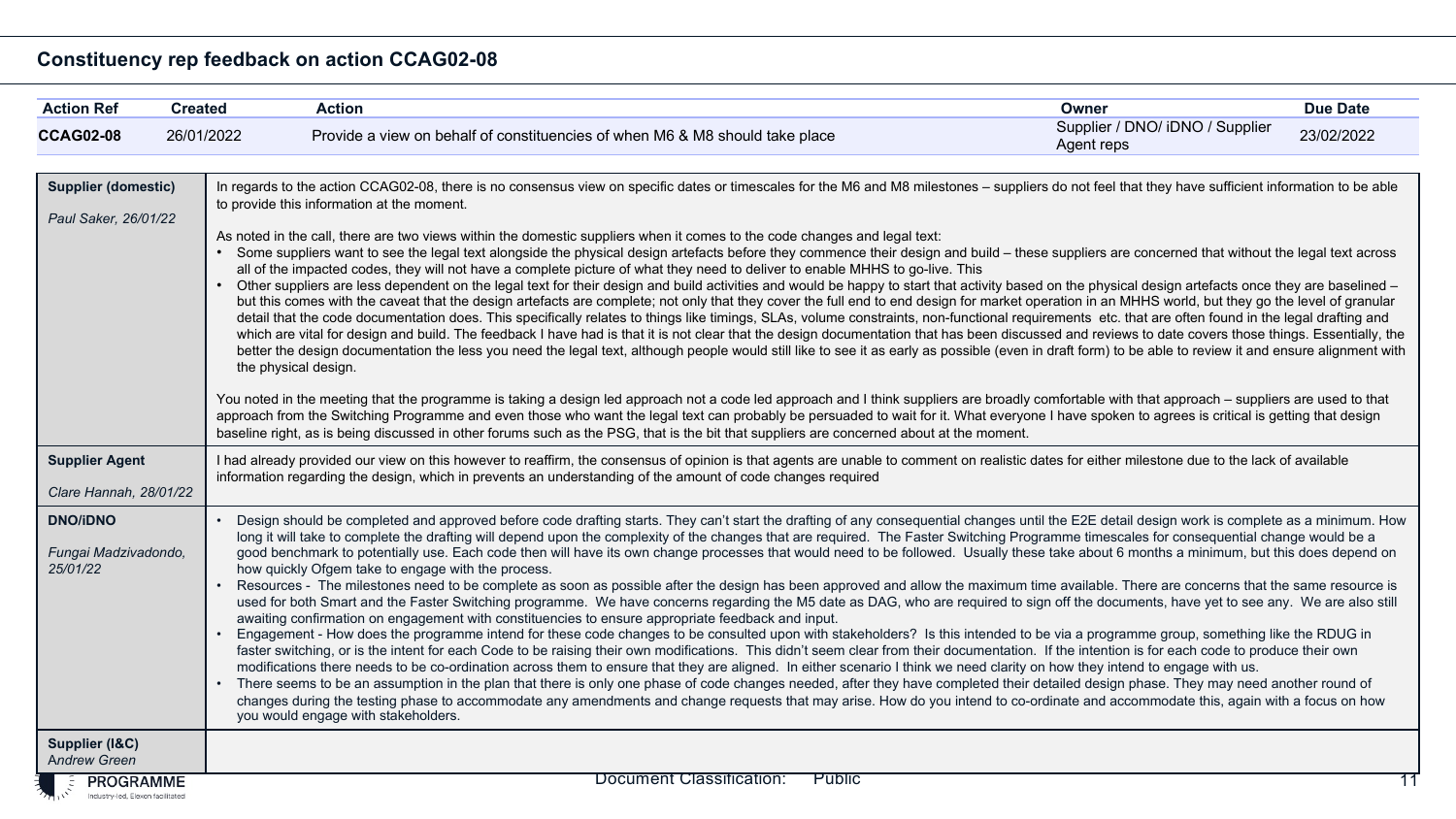#### **Relevant outputs from previous CCAG meetings**

#### **Meeting summary from mid-month code body meeting 09/02**

|                                 |                 | • The MHHS Programme significantly impacts the REC and BSC, with lesser or conseque<br>be driven by REC and BSC requirements.                                                       |
|---------------------------------|-----------------|-------------------------------------------------------------------------------------------------------------------------------------------------------------------------------------|
|                                 | <b>Drafting</b> | Drafting should have a delayed start after the design baseline is approved. This is to ena<br>resource to transfer to code drafting, and to de-risk '12th-hour' design amendments.  |
|                                 | approach        | Drafting should be completed offline by topic area and presented to the CDWG for input/r                                                                                            |
|                                 |                 | Drafting could begin as each artefact is approved, as opposed to waiting for design to be<br>resource heavy and may result in code re-drafting                                      |
|                                 | <b>Approval</b> | 'Mini-consultations' should be regularly undertaken by topic area over the whole drafting                                                                                           |
| <b>Key</b><br><b>Discussion</b> |                 | Ofgem are to confirm if a final consultation is required as part of the Smart Meter Act Pow                                                                                         |
| Items, $09/02$                  |                 | Consultation is to ensure the legal text reflects the design and not to re-open the merits o                                                                                        |
|                                 |                 | • It is likely to be too early to know how the code releases should be performed, although t                                                                                        |
|                                 | <b>Releases</b> | Due to dual system running, the code release process is very complex and will be over m<br>arrangement text, transitional text and legacy text removal. This needs to be mapped out |
|                                 |                 | • The Programme needs to monitor code release traffic to avoid conflicting with other large                                                                                         |
|                                 |                 | The Programme must consider sunrise and sunset clauses                                                                                                                              |
|                                 |                 | Go-live will be over a 12 month transition period, where two systems are dual running.                                                                                              |
|                                 | <b>Go-live</b>  | Code change implementation go-live is still to be agreed when and in what format, i.e., of                                                                                          |

#### **Previous CCAG meeting minutes:**

- 24 November 2021
- 26 January 2022

**Please see the appendix for feedback from code bodies on M6 and M8 from the CCAG 26 January 2022**

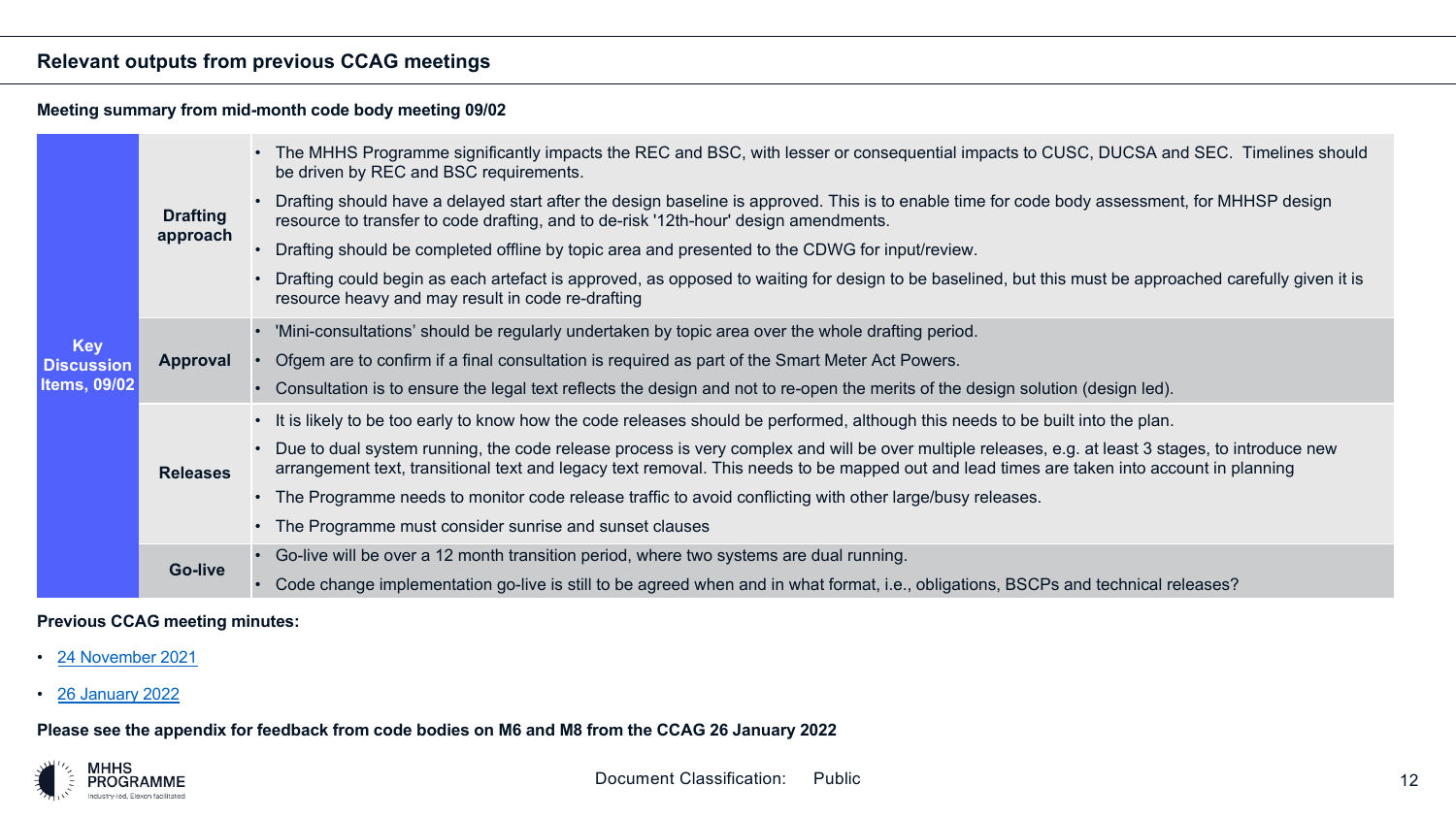## Code Body Assumptions **Review**

PMO / Constituency Reps

*20 mins*

**5**



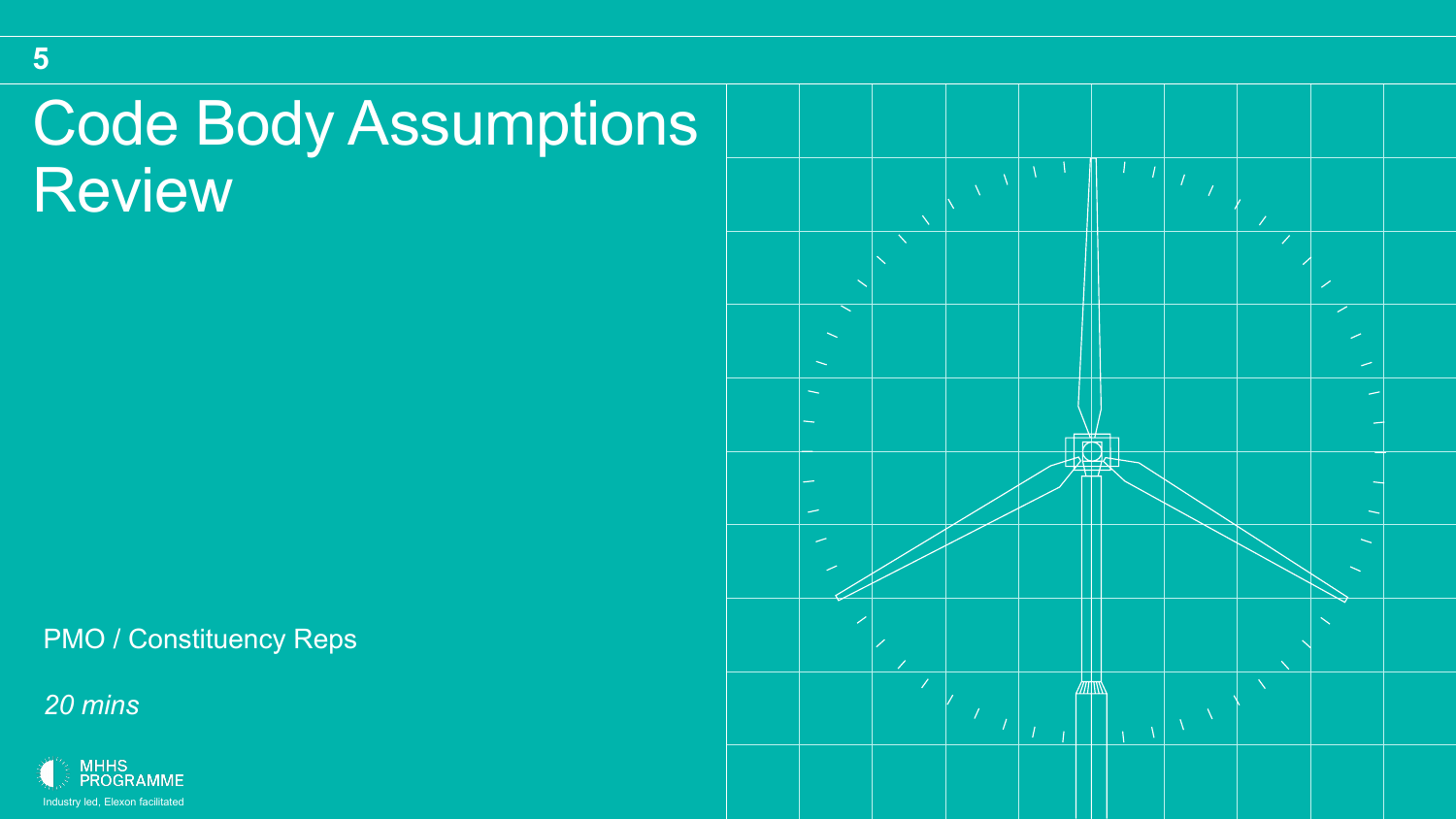- **1. CCAG members are asked to review the content of the assumptions** as submitted by each Code Body in advance of the CCAG 23/02/22
- 2. During the CCAG 23/02/22, **the Programme would like to get feedback and questions from CCAG members** on the assumptions presented by each Code Body. The intention is not to review each assumption in turn but to discuss assumptions by exemption
- **3. The Programme will then take the assumptions and feedback away for review, validation and challenge**, ahead of submission to the programme RAID Management Framework

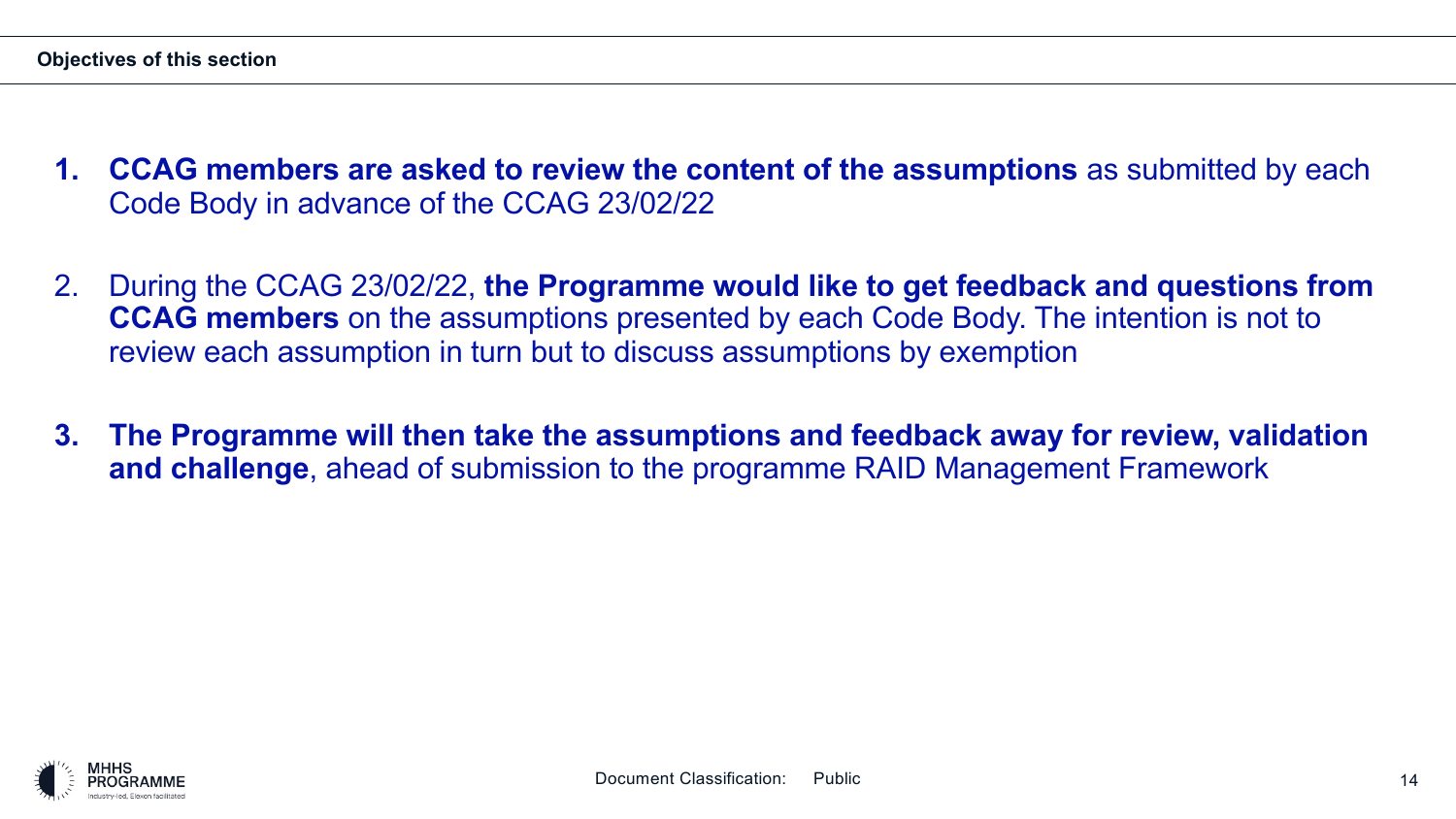| <b>RAID</b><br>reference | <b>Assumption detail</b>                                                                                                                                                                         | <b>Assumption implications</b>                                                                                                                                                                                              | <b>Required action</b>                                                                                                                                                                                                                                                   |
|--------------------------|--------------------------------------------------------------------------------------------------------------------------------------------------------------------------------------------------|-----------------------------------------------------------------------------------------------------------------------------------------------------------------------------------------------------------------------------|--------------------------------------------------------------------------------------------------------------------------------------------------------------------------------------------------------------------------------------------------------------------------|
| A017                     | Content required for changes to industry<br>codes as a result of MHHS will not be<br>different from the content of the design. Code<br>changes will be as a result of the design<br>(design led) | If the content of required code changes is<br>different from the content of the design, the<br>design may need to be adjusted to reflect the<br>code change or significant re-draft may be<br>required                      | CCAG will monitor required code changes as a<br>result of design and all code change<br>requirements are covered in the design                                                                                                                                           |
| A018                     | The Programme assumes code bodies will<br>raise all relevant industry code changes that<br>impact MHHS to the programme via the<br><b>CCAG Code Change Horizon Scanning Log</b>                  | If code bodies do not raise all relevant code<br>changes to the programme, code changes<br>that have implications for programme design<br>or subsequent MHHS code change will not be<br>considered and may result in rework | CCAG will have the Code Change Horizon<br>Scanning log as a standing agenda item to<br>ensure the process is consistently highlighted<br>to code bodies. CCAG has developed a code<br>change framework that places an action on<br>code bodies to raise relevant changes |
| A015                     | The right level of engagement for design<br>activities to deliver a robust and<br>comprehensive design at M5                                                                                     | This could impact the ability to sign off M5                                                                                                                                                                                | Monitor industry engagement and<br>participation in design working groups and<br>escalate to PSG and Ofgem if appropriate.                                                                                                                                               |

\*Does not include higher level 'programme level' assumptions

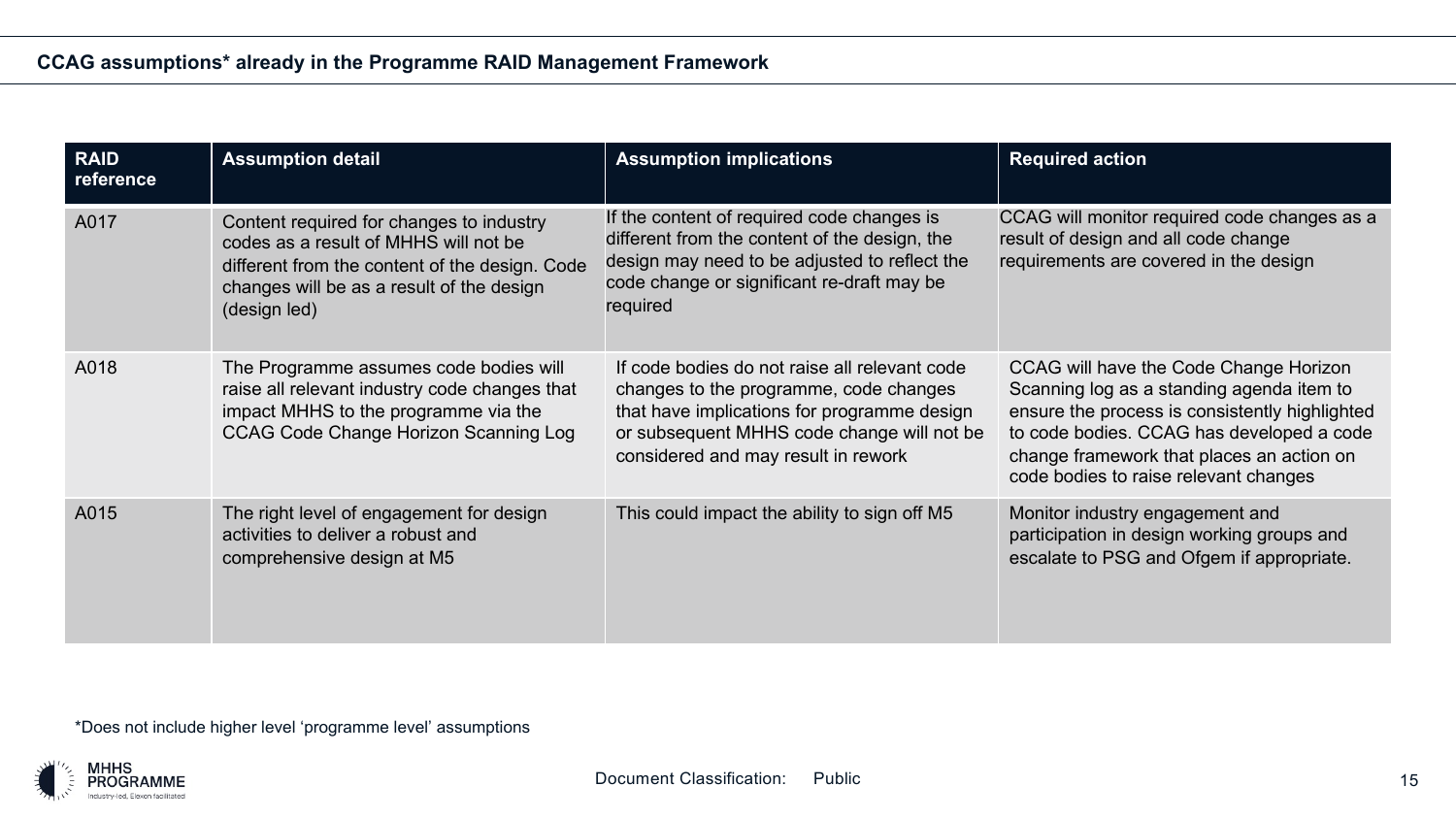*Paul Mullen, 11/02/22*

|                | <b>Assumption description</b>                                                                                                                                                                            | Potential implications for the<br><b>Programme</b>                                                                                                                                                                                                                                      | Action's required (to manage the<br>assumption)                                                                                                                                               |
|----------------|----------------------------------------------------------------------------------------------------------------------------------------------------------------------------------------------------------|-----------------------------------------------------------------------------------------------------------------------------------------------------------------------------------------------------------------------------------------------------------------------------------------|-----------------------------------------------------------------------------------------------------------------------------------------------------------------------------------------------|
| 1              | Assumption that end to end<br>design will be signed off before<br>we start code drafting                                                                                                                 | We discussed this at our meeting on 9<br>February – code drafting de-risked if end to<br>end design is signed off                                                                                                                                                                       | Confirmation of approach needed                                                                                                                                                               |
| $\overline{2}$ | Assumption that under the Smart<br>Meter Act, Ofgem will direct the<br>Code bodies to make the changes<br>to the Codes and negate the need<br>for Workgroups but a wider<br>consultation would be needed | If the code Panels determine Workgroups<br>are required, additional time in the<br>programme needs to be factored in. Time<br>will also need to be factored for an industry<br>consultation (a Code Administrator<br>Consultation is CUSC world, typically run for<br>15 working days). | Need clarification of the actual process (and<br>timing) that Ofgem will follow<br>Need to understand how long from end to<br>end design being approved to getting<br>drafting into the Codes |
| 3              | <b>Assumption that CUSC charging</b><br>changes will be implemented on 1<br>April and sufficient lead time is<br>built in ahead of implementation                                                        | Mid-year tariff changes only in exceptional<br>circumstances and provide market<br>uncertainty                                                                                                                                                                                          | Understand how this impacts other Codes<br>timings                                                                                                                                            |
| 4              | <b>Dependency: MWHH solution</b><br>needs to be linked to other<br><b>Access and Forward Looking</b><br><b>Charges SCR and potential TNUoS</b><br>reform                                                 | Without understanding this up front, risk<br>that work has to be re-done                                                                                                                                                                                                                | Clarity need from Ofgem policy teams as to<br>how it all links together. Need to<br>understand all timings and ensure it is all<br>deliverable and planned in the round                       |

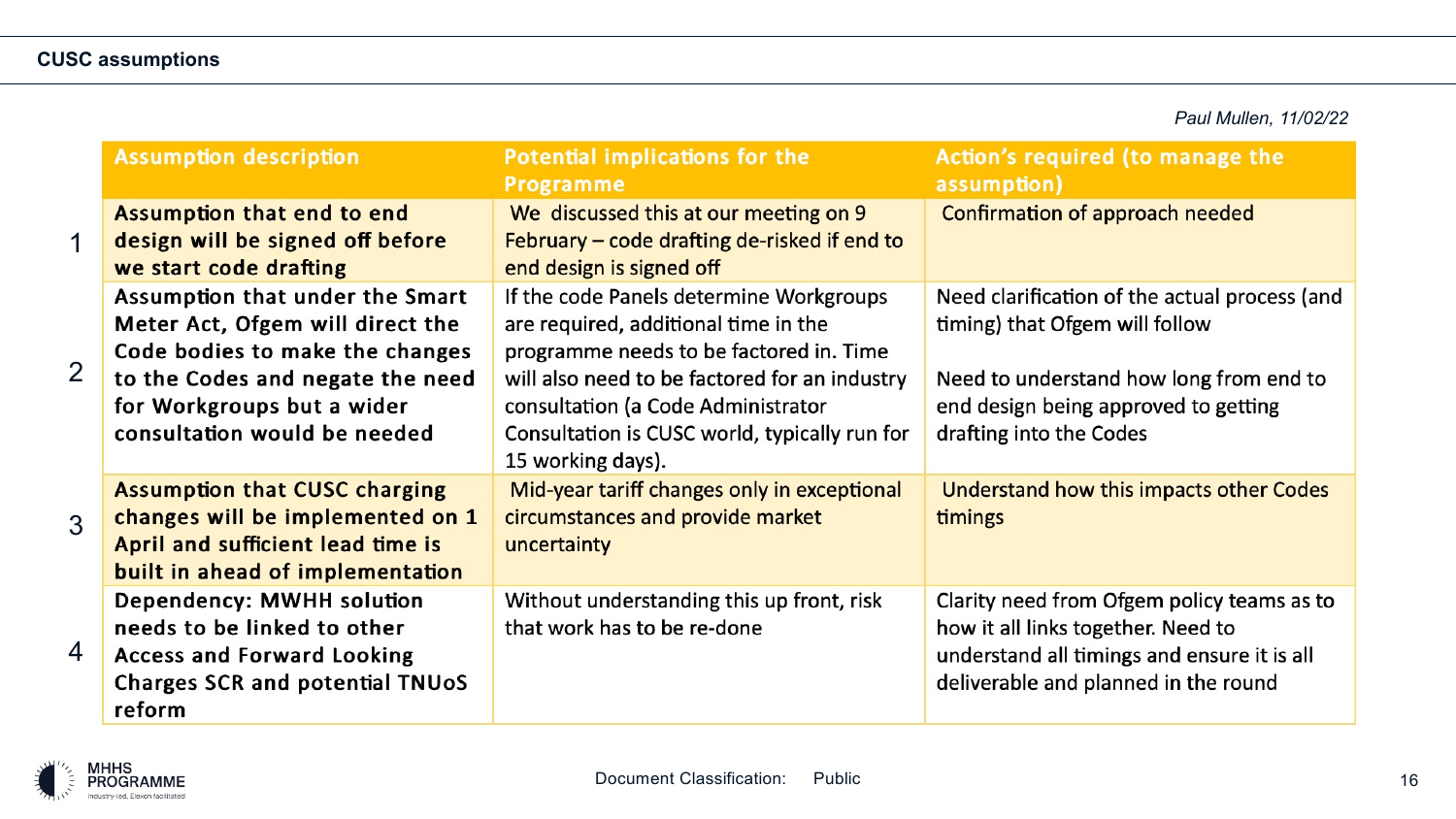#### **DCUSA assumptions**

*John Lawton, 10/02/22*

| <b>Assumption</b><br>reference<br>number | <b>Assumption description</b>                                                                                    | <b>Potential implications for the Programme</b>                                                                                                                                                                                                                                                                                                                                                                                               | Actions required (to manage the assumption)                                                                                                                                               |
|------------------------------------------|------------------------------------------------------------------------------------------------------------------|-----------------------------------------------------------------------------------------------------------------------------------------------------------------------------------------------------------------------------------------------------------------------------------------------------------------------------------------------------------------------------------------------------------------------------------------------|-------------------------------------------------------------------------------------------------------------------------------------------------------------------------------------------|
| <b>DCUSA/A1</b>                          | Legal text to be drafted in conjunction<br>with the DAG level 4 working groups.                                  | DAG design needs to be signed off before work can commence (is this for<br>each process or all processes?)<br>DAG L4 completion dates need to be known<br>An understanding of which processes are being dealt with by each<br>subgroup needs to be known<br>Resource availability unknown if start date unclear (DCUSA workload is<br>significant from April to July on the Access and Forward-Looking Charges<br>proposed change proposals). | Seek feedback for the Programme<br>Seek feedback for the Programme<br>Seek feedback for the Programme<br>Review once milestone plan is known                                              |
| <b>DCUSA/A2</b>                          | All references to NHH market and<br>associated BSC references associated<br>with it to be removed from the code. | An agreement across codes on how to deliver this is required (sunset<br>clauses or a clear out post transition period)<br>An understanding of what the processes are for those customers who<br>don't move and whether this has implications for each code.                                                                                                                                                                                   | Agree with code bodies at CCAG                                                                                                                                                            |
| <b>DCUSA/A3</b>                          | DCUSA changes are not considered to<br>be on the critical path                                                   | This may be false for some of the programme milestones e.g. initial draft if<br>this occurs during April - July 2022 as per the above assumption.                                                                                                                                                                                                                                                                                             | Review once milestone plan known                                                                                                                                                          |
| <b>DCUSA/A4</b>                          | Appropriate industry resources attend<br>the DAG L4 working groups                                               | Incomplete design<br>Code change cannot be completed                                                                                                                                                                                                                                                                                                                                                                                          | Continue to promote the awareness of the MHHS approach<br>being different to other SCRs at various fora.<br>Attend/review minutes of each L4 meetings<br>(ENA, DCUSA WGs, Panel meetings) |
| <b>DCUSA/A4</b>                          | There will be no impact on DUoS Tariffs                                                                          | If false, then lead time of 15 months required from tariff production (this is<br>18 months to cater for modelling work and distributor tariff approvals)                                                                                                                                                                                                                                                                                     | To be reviewed post design signoff                                                                                                                                                        |
| <b>DCUSA/A5</b>                          | The SCR on DUoS does not affect<br>development of code work                                                      | Rework of code work                                                                                                                                                                                                                                                                                                                                                                                                                           | Monitor Ofgem stance on DUoS SCr requirement and<br>timescales                                                                                                                            |

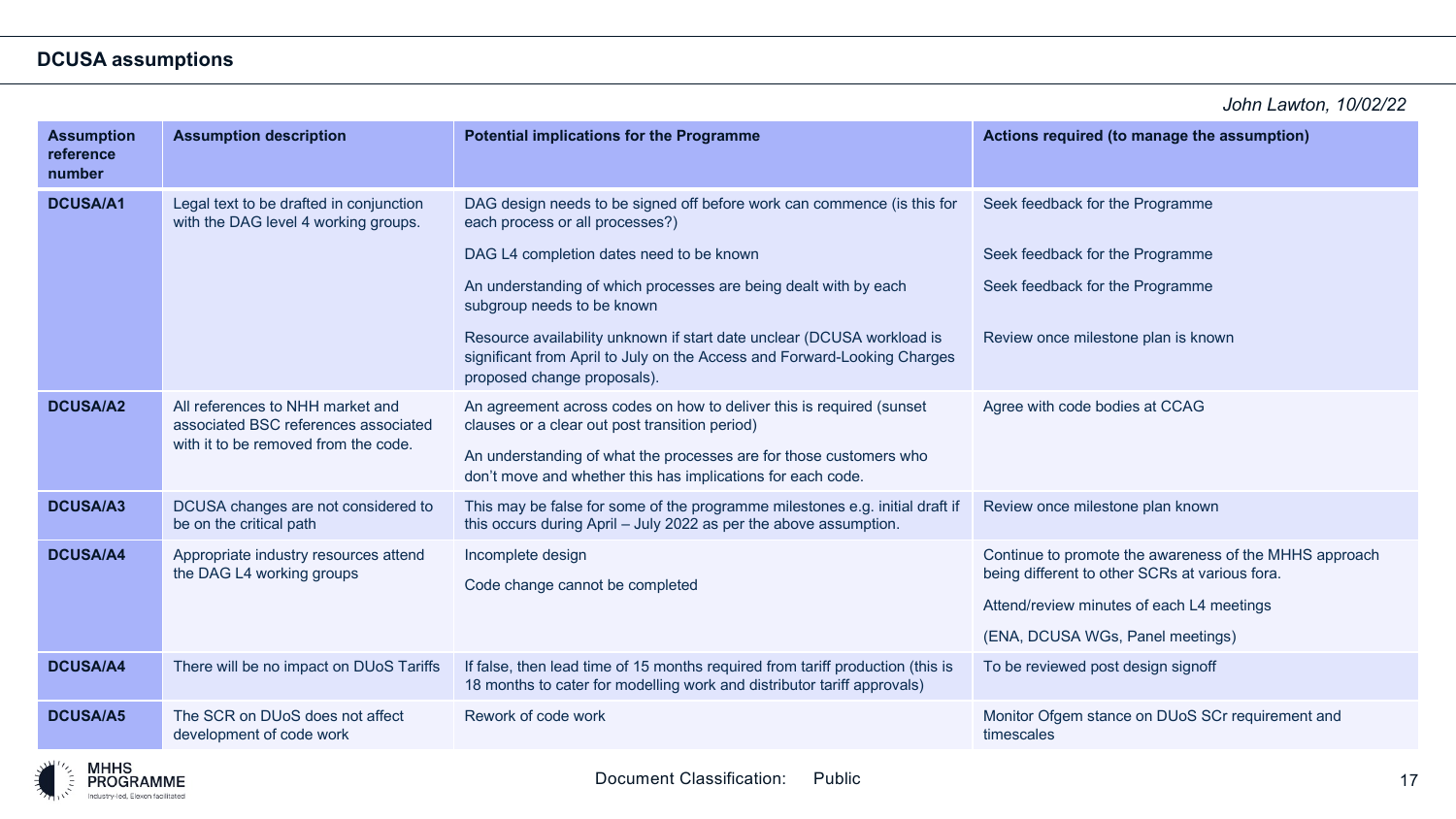*Lawrence Jones, 14/02/22*

|           | <b>Assumption description</b>                                           | <b>Potential implications for the</b>   | Action's required (to manage the |
|-----------|-------------------------------------------------------------------------|-----------------------------------------|----------------------------------|
|           |                                                                         | Programme                               | assumption)                      |
| A1        | MHHS Programme will draft the changes to the BSC and its subsidiary     | Resource required to do the drafting    |                                  |
|           | documents                                                               |                                         |                                  |
| A2        | Elexon Participant will review and collaborate on drafting of BSC       | Co-ordination needed to Elexon          |                                  |
|           | document changes                                                        | Participant                             |                                  |
| A3        | Code drafting will not start until Design is approved                   | Code drafting timelines                 |                                  |
| A4        | Detailed plan for drafting/reviewing code changes is required before we | Detailed plan required                  |                                  |
|           | are able to commit to work                                              |                                         |                                  |
| <b>A5</b> | Design artefacts will be sufficient to draft code changes               | Design artefacts should facilitate code |                                  |
|           |                                                                         | drafting                                |                                  |

|                | <b>Dependency description</b>                                  | <b>Potential implications for the</b>  | <b>Action's required (to manage</b> |
|----------------|----------------------------------------------------------------|----------------------------------------|-------------------------------------|
|                |                                                                | Programme                              | the dependency)                     |
| D <sub>1</sub> | Design artefacts will drive code drafting                      | Until full list of design artefacts is |                                     |
|                |                                                                | complete the mapping between           |                                     |
|                |                                                                | design artefacts and code documents    |                                     |
|                |                                                                | cannot be completed to inform the      |                                     |
|                |                                                                | code drafting plan                     |                                     |
| D <sub>2</sub> | Elexon Participant is dependent on Programme drafting BSC code | <b>Resources</b>                       |                                     |
|                | changes                                                        |                                        |                                     |

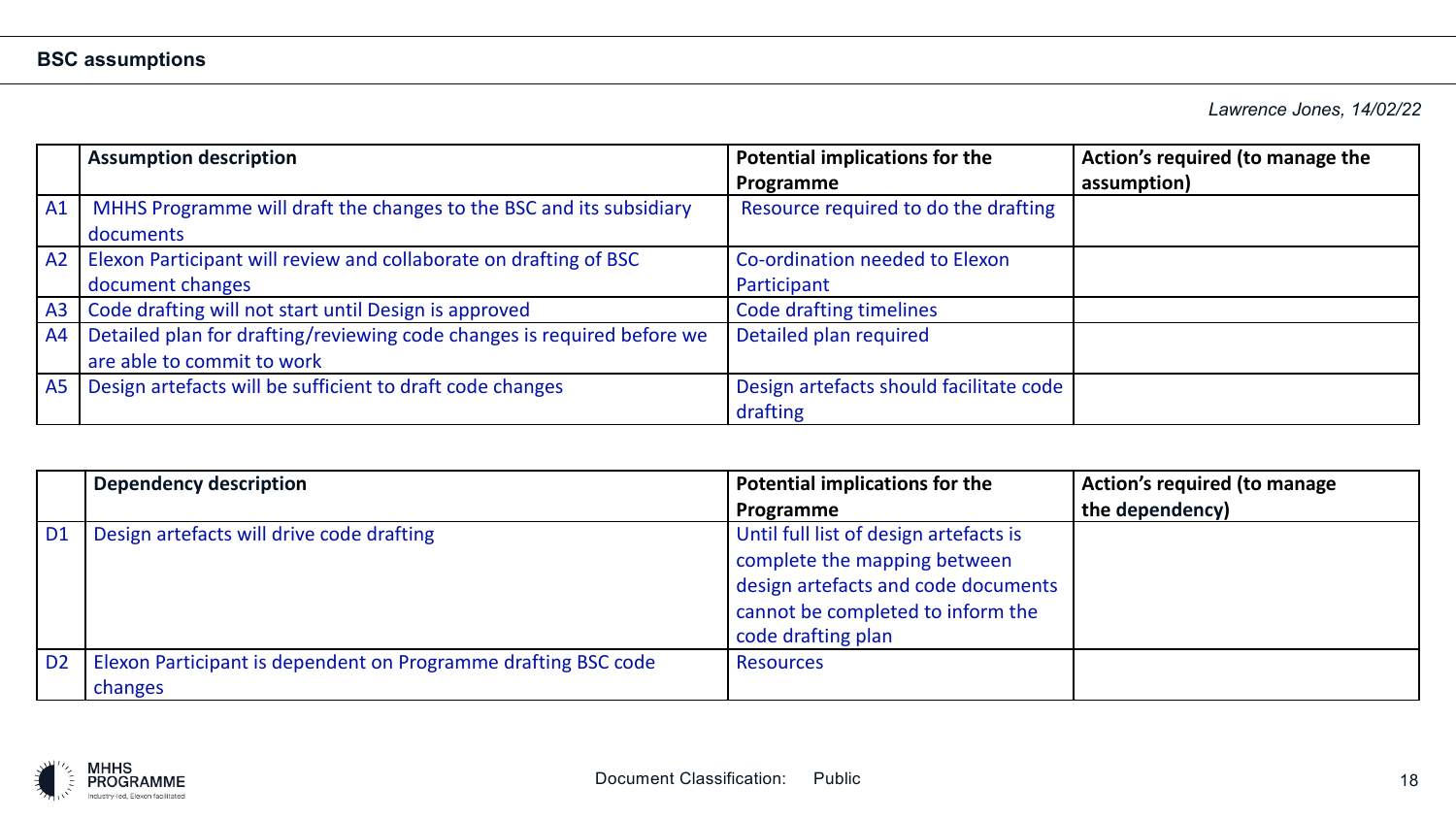|                | <b>Assumption description</b>                                                                                                             | Potential implications for the Programme                                                                             | Action's required (to manage the assumption)                                                                                   |
|----------------|-------------------------------------------------------------------------------------------------------------------------------------------|----------------------------------------------------------------------------------------------------------------------|--------------------------------------------------------------------------------------------------------------------------------|
|                | Code drafting activity will commence after the design has been                                                                            | The full end-to-end design will be baselined at a later date to the                                                  | Agreement and confirmation of new code drafting milestones and for                                                             |
| $\overline{2}$ | baselined (M5)<br>The physical design baseline will require further impact assessment                                                     | physical design baseline being made available<br>The full end-to-end design will be baselined at a later date to the | these to be reflected in the re-baselined programme plan<br>Agreement and confirmation of new code drafting milestones and for |
|                | to identify impacts on wider REC governance and REC Service                                                                               | physical design baseline being made available                                                                        | these to be reflected in the re-baselined programme plan                                                                       |
|                | Providers                                                                                                                                 |                                                                                                                      |                                                                                                                                |
| $\overline{3}$ | There may be impacts to the Central Switching Service (CSS) and                                                                           | Impacts to the CSS and EES may not be fully agreed as part of the                                                    | Agreement and confirmation of new code drafting milestones and for                                                             |
|                | Electricity Enquiry Service (EES) as a result of the MHHS TOM and                                                                         | physical design baseline and will need to be reflected in the REC                                                    | these to be reflected in the re-baselined programme plan                                                                       |
|                | design baseline that require impact assessment (e.g. removal of Data   code drafting                                                      |                                                                                                                      |                                                                                                                                |
|                | Collector/Data Aggregator roles, addition of Data Service roles)                                                                          |                                                                                                                      |                                                                                                                                |
| $\overline{4}$ | All processes relating to the Metering Service in the MHHS TOM and                                                                        | None                                                                                                                 | Alignment of code drafting to ensure there is no duplicate governance                                                          |
|                | design baseline will be defined and governed in the REC                                                                                   |                                                                                                                      | between the BSC and REC                                                                                                        |
| $\overline{5}$ | New data items and market participants being added to Electricity                                                                         | Potential that assumptions made in the design are not reflected in                                                   | If there are requirements for particular market participants to access                                                         |
|                | Enquiry Service will require a review of data permissions relating to                                                                     | the data permissions if these are not clearly captured                                                               | data items through the EES this will need to be set out clearly in the                                                         |
|                | these changes                                                                                                                             |                                                                                                                      | design if required to support MHHS                                                                                             |
| 6              | There will be an opportunity to make changes to the physcial design<br>baseline through a change control process if issues are identified | Changes to the design may be required after this is baselined                                                        | Change control process to be completed and made live                                                                           |
|                | that require updates to the design                                                                                                        |                                                                                                                      |                                                                                                                                |
|                | Multiple versions of code drafting will be required to align with                                                                         | Code drafting milestones will need to be phased to align with                                                        | Agreement on the required changes needed for each timescale and                                                                |
|                | certain transition milestones                                                                                                             | transition milestones rather than a single 'big bang' approach                                                       | the approach for making these changes (smart meter act, authority-                                                             |
|                |                                                                                                                                           |                                                                                                                      | led mod, self-goverannce mod, etc.)                                                                                            |
| 8              | RECCo and the Code Manager will be consulted on changes                                                                                   | Direct engagement with programme participants that are REC                                                           | Agreement of ways of working with impacted REC service providers                                                               |
|                | impacting REC services and goverannce throughout the operation of                                                                         | service providers will require engagement with RECCo / the Code                                                      | once impact assessments have concluded.                                                                                        |
|                | the programme                                                                                                                             | Manager as well                                                                                                      |                                                                                                                                |
| 9              | The REC Code Manager will be informed in good time of changes                                                                             | Consequential changes to other codes either creating, amendment                                                      | Specific oversight of Data Specification changes in code drafting                                                              |
|                | required to the Data Specification by other code bodies as a result of                                                                    | or removing data from the Data Specification will require                                                            | through either CCAG or DAG                                                                                                     |
|                | <b>MHHS</b>                                                                                                                               | engagement from the REC Code Manager to plan these amendments                                                        |                                                                                                                                |
|                | Functional and non-functional requirements for central systems and                                                                        | Ensure technical documentation is available to programme                                                             | Ensure technical documentation is available to programme                                                                       |
| 10             | services will be available to the REC                                                                                                     | participants via the Portal or another means                                                                         | participants via the Portal or another means                                                                                   |
| $\overline{1}$ | The programme test strategy and test plan will be required to                                                                             | Full costs of design, build and test will not be known until the testing                                             | Produce testing requirements in good time to allow impact                                                                      |
|                | complete the final impact assessment for REC Service Providers that                                                                       | requirements are finalised                                                                                           | assessments to complete                                                                                                        |
|                | are required to participate in testing                                                                                                    |                                                                                                                      |                                                                                                                                |
| $\mathbf{1}$   | Changes to the design baseline once design, build and test has                                                                            | Programme change control process will need to be cognisant of                                                        | Programme change control process will need to be cognisant of                                                                  |
|                | commenced will require further impact assessment of impacted REC<br>Service Providers                                                     | requirement for additional PIAs and FIAs from programme<br>participants and service providers                        | requirement for additional PIAs and FIAs from programme<br>participants and service providers                                  |
|                |                                                                                                                                           |                                                                                                                      |                                                                                                                                |

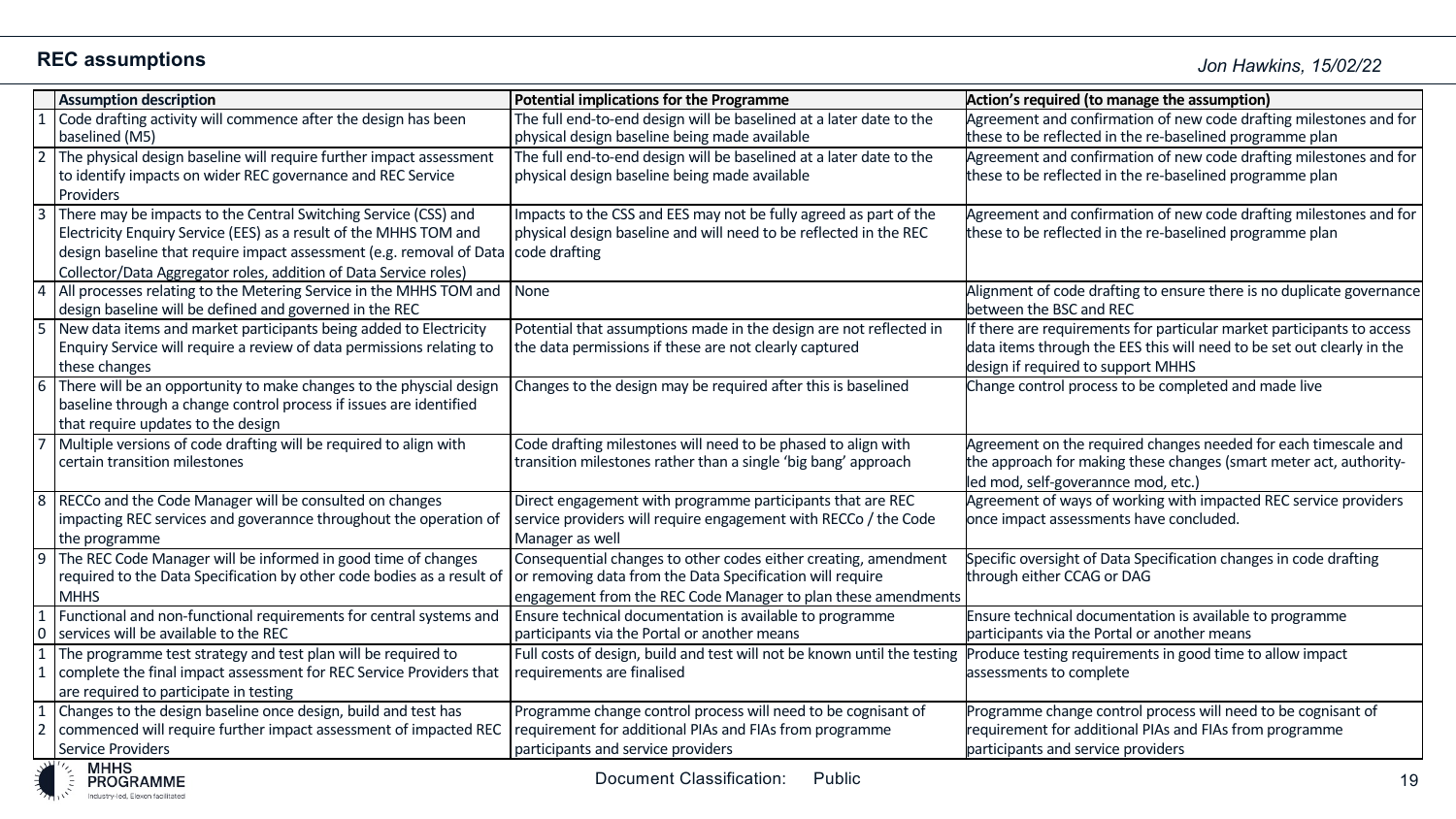*Rosie Knight, 15/02/22*

| Ref            | <b>Assumption description</b>                                                                                                                                                                                                                                                                                                                                                                                                                                                                                                                                                  | <b>Potential implications for the Programme</b>                                                                                                                                                                                                                                                                                                                                                                                                                      | Actions required (to manage the assumption)                                                                                                                                                                                                                                                                                                                                                                     |
|----------------|--------------------------------------------------------------------------------------------------------------------------------------------------------------------------------------------------------------------------------------------------------------------------------------------------------------------------------------------------------------------------------------------------------------------------------------------------------------------------------------------------------------------------------------------------------------------------------|----------------------------------------------------------------------------------------------------------------------------------------------------------------------------------------------------------------------------------------------------------------------------------------------------------------------------------------------------------------------------------------------------------------------------------------------------------------------|-----------------------------------------------------------------------------------------------------------------------------------------------------------------------------------------------------------------------------------------------------------------------------------------------------------------------------------------------------------------------------------------------------------------|
| 1              | The MP162 modification was developed ahead of the MHHS design being finalised.<br>Assumptions had to be made within the modification based on the TOM. This could be<br>classed as a risk but we have added it for completeness.                                                                                                                                                                                                                                                                                                                                               | There is a risk that changes to the end-to-end industry<br>solution being refined could cause changes to the<br>modification solution.<br>The DCC has developed its solution based on a set of<br>assumptions on the intended use cases - if these are<br>incorrect, additional SEC changes may be needed.<br>Further changes to the SEC may be identified following<br>the completion of the DCC Impact Assessment and the<br>finalisation of the MP162 legal text. | A further modification may be required to catch any<br>changes that MP162 has not.<br>Consistent communication and updates with affected<br>parties.                                                                                                                                                                                                                                                            |
| 2              | Assumption that any changes regarding MDR TRTs will be progressed as a separate<br>mod, and not forced into MP162 -avoiding delaying MP162. The DCC has only assessed<br>the increased capacity needed for MHHS under MP162, if TRTs change this will need to<br>be included in new mod.                                                                                                                                                                                                                                                                                       | Further changes to the SEC.                                                                                                                                                                                                                                                                                                                                                                                                                                          | Additional modification required.                                                                                                                                                                                                                                                                                                                                                                               |
| $\overline{3}$ | Changes to the design after March 2022 will not be captured by MP162 and may not be<br>ready for the MHHS programme service start                                                                                                                                                                                                                                                                                                                                                                                                                                              | Delays to programme milestones                                                                                                                                                                                                                                                                                                                                                                                                                                       | Further modifications will be required to capture any<br>design impacting changes that MP162 has not.                                                                                                                                                                                                                                                                                                           |
| 4              | The mapping of the MDR Party to MPAN Registration data is expected to be passed to<br>the DCC via the CSS. MP162 expect changes to be made to registration data; this will be<br>managed in MHH Programme via changes to other Codes, in particular the REC, and<br>MP200 within the SEC.                                                                                                                                                                                                                                                                                      | If the MHHS programme is not ready, then the DCC<br>cannot test and validate the 'MDR' User Role.<br>The DCC shall validate and authorise the 'MDR' User Role<br>against Industry Registration data to check in the same<br>manner as the existing Registered Supplier Agent User<br>Role Validation Check.                                                                                                                                                          | Monitor and align development through programme<br>CCAG.                                                                                                                                                                                                                                                                                                                                                        |
| 5              | SEC / MP162 will be reliant on other Code changes being developed and implemented<br>on time (e.g., for DCC testing), to ensure completeness of design and alignment with<br><b>MHH</b> timescales                                                                                                                                                                                                                                                                                                                                                                             | Delays to MP162 and SEC changes.                                                                                                                                                                                                                                                                                                                                                                                                                                     | Monitor and align development through programme<br>CCAG.                                                                                                                                                                                                                                                                                                                                                        |
| 6              | Assumption of MP162 being successfully signed off and implemented by Nov 2023, so<br>decision to be approved must be before 30 June 2022                                                                                                                                                                                                                                                                                                                                                                                                                                       | Delays to programme milestones                                                                                                                                                                                                                                                                                                                                                                                                                                       | Close monitoring and updates                                                                                                                                                                                                                                                                                                                                                                                    |
| $\overline{7}$ | MP162 is being developed and implemented ahead of other Code changes. An<br>assumption will be made as to consistency of legal text across other Codes. A specific<br>example is the SEC legal text assuming that the term 'Meter Data Retrieval Agent<br>(MDRA) is the term being used for the role and is being defined in the BSC. SECAScan't<br>draft these changes under the SEC until the requirements around these are confirmed<br>under the programme, so these are likely to need a mop-up mod unless we get a final<br>firm view in the next 4-6 weeks<br>טווויוויו | other Codes.<br>$D_n$ access and $D_{n,n}$ ; $f_{n,n}$ ; $f_{n,n}$<br>DL                                                                                                                                                                                                                                                                                                                                                                                             | SEC MP162 legal text changes may not be consistent with Further SEC modification raised as a housekeeping change<br>to align with other Code legal text, e.g., Implementation of<br>MHHS will see the Meter Operator changing to something<br>like 'Metering Service Smart Agent' in the BSC/REC.<br>Profile Class is likely to disappear under MHHS, however<br>makes several appearances within the SEC, etc. |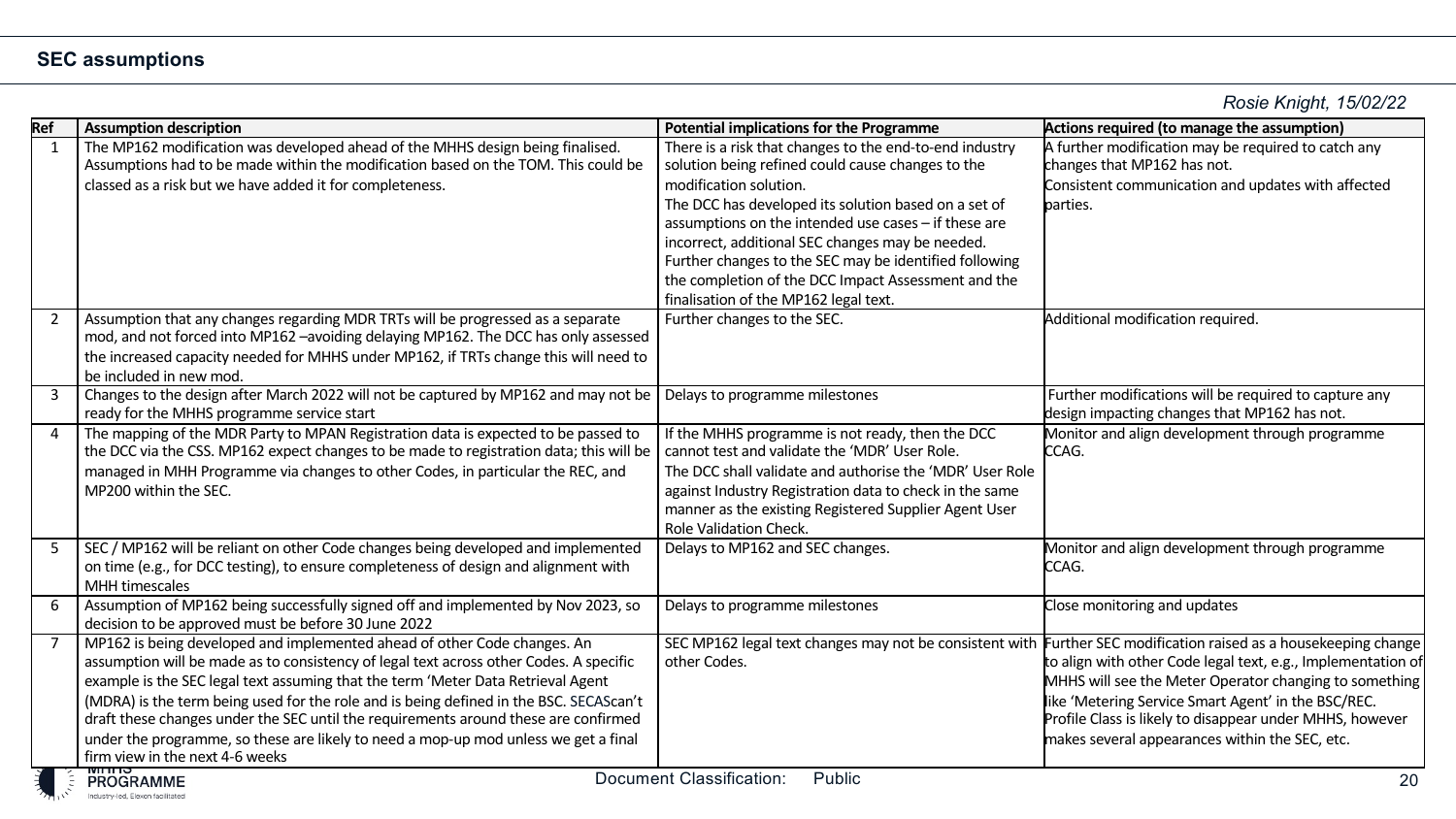## Horizon Scanning

Andrew Margan

*15 mins*



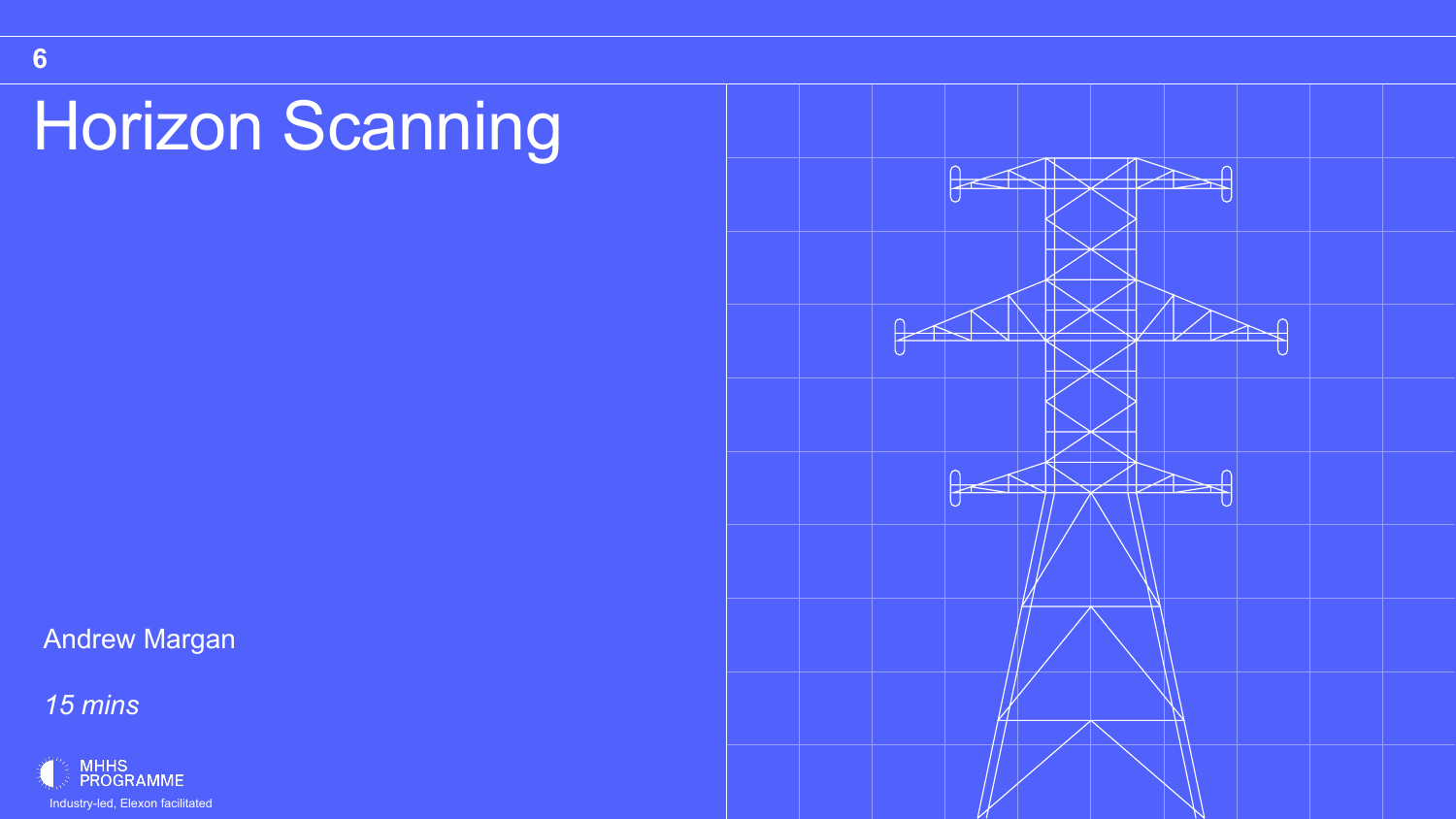#### **Horizon Scanning**

#### **Update on the Horizon Scanning Process**

- The Programme has proposed using the CACoP Central Modifications Register data Change Horizon Scanning log
- This was discussed at the mid-month Cody Body meeting. Code Bodies agreed this w the CACoP template to capture additional areas relevant to MHHS
- Code Bodies are to submit any new or updated code modifications to the PMO (PMO CACoP submissions
- The PMO will hold the log for internal review by the Programme and to share as a sta will also be available on the Programme Portal

#### **For discussion today**

- 1. Review content of the Code Change Horizon Scanning Log
- 2. Discuss discrepancies between CACoP and MHHS (e.g., some relevant CACoP entri
- 3. Receive updates from CCAG members on:
	- 1. P432 and P434 *Lawrence Jones*
	- 2. MP162 *DCC/SEC*
- 4. What approach should the Programme follow to capture license changes?

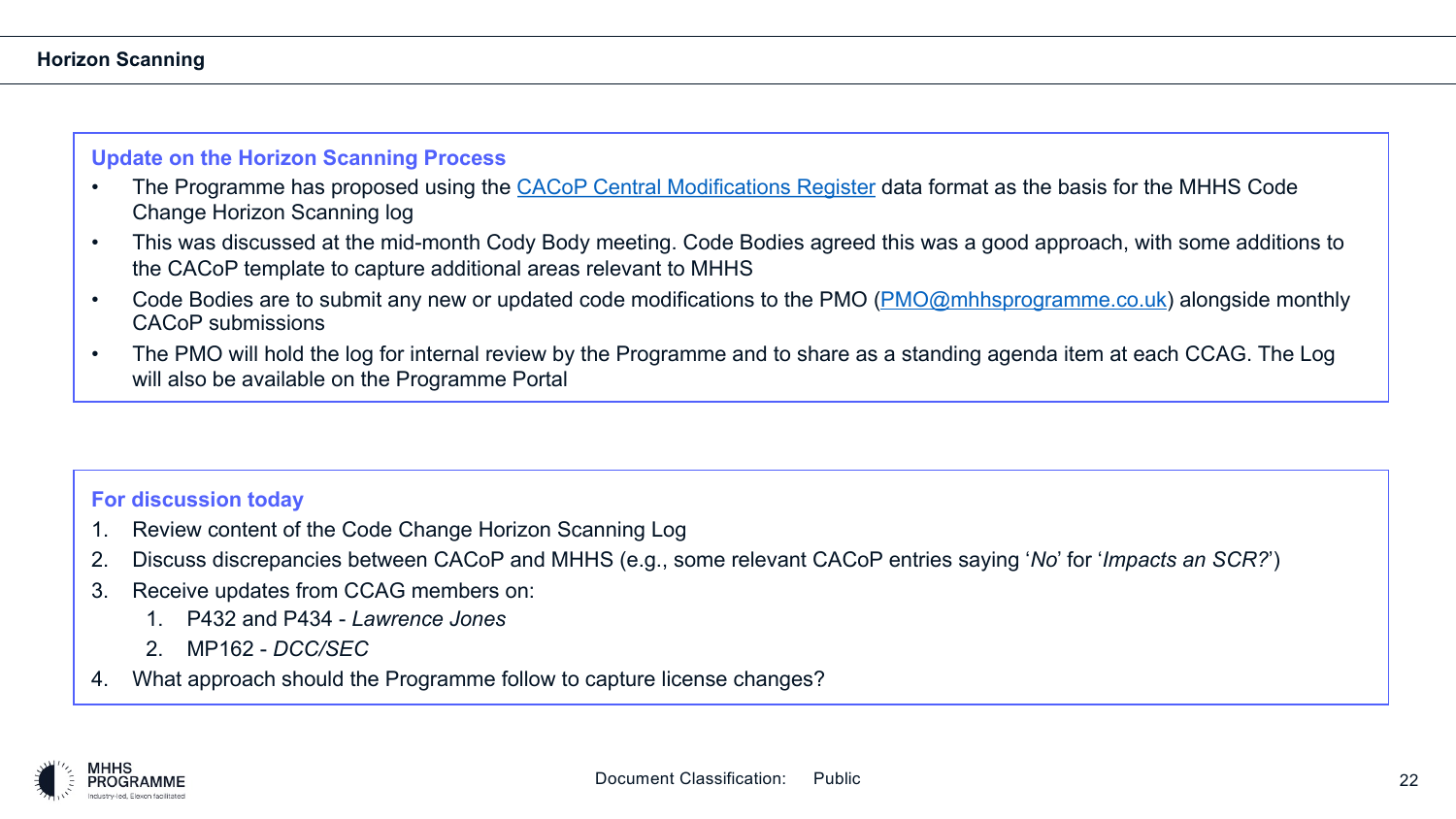## Next Steps

**7**

Chris Welby

*5 mins*



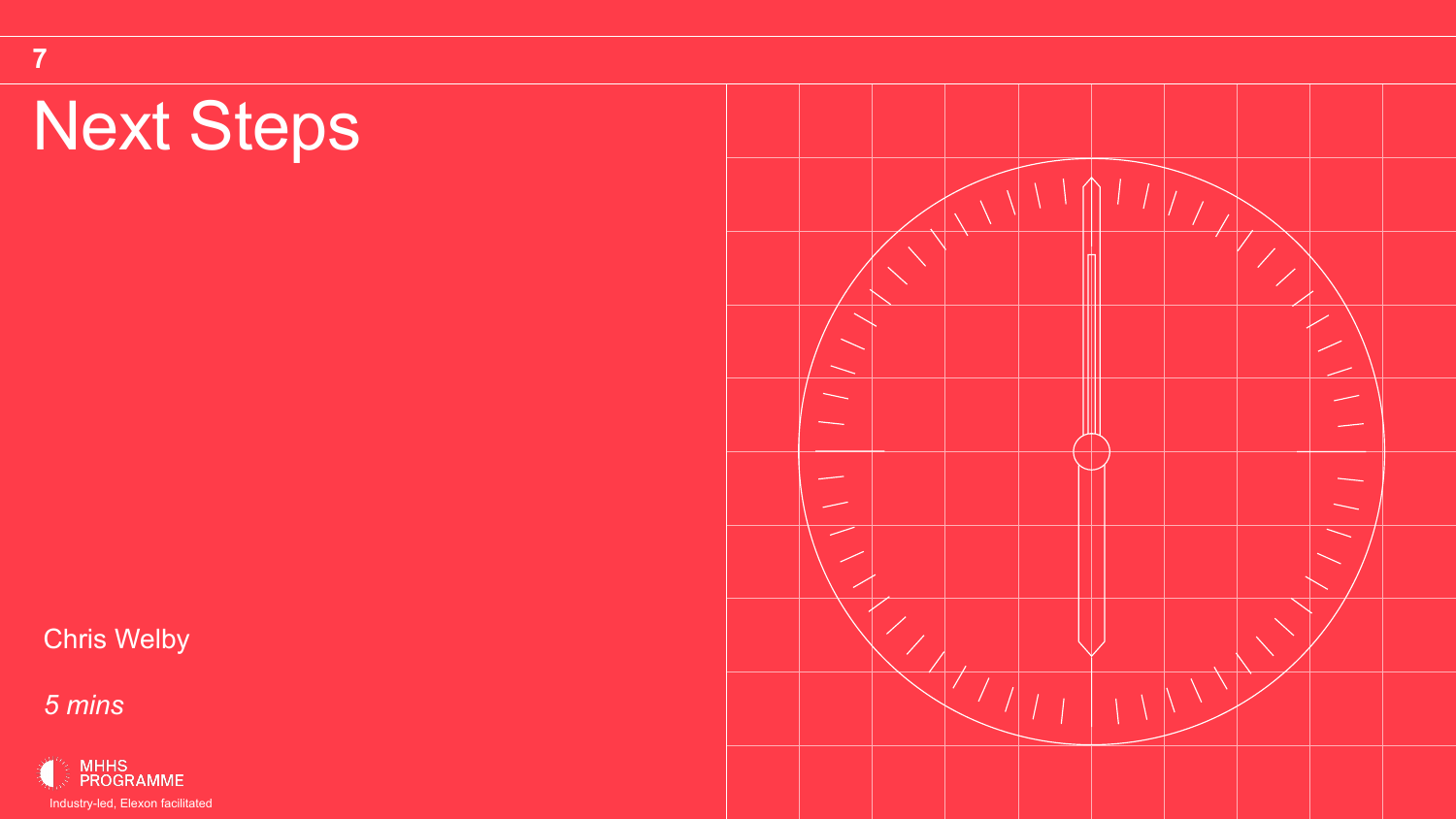- **Confirm actions from the meeting**
- **CCAG Agenda Roadmap – CCAG dates and planned agendas:**

| <b>Meeting dates</b>                       | $23$ -Feb                                                                                                                        | 23-Mar                                                                                                                                    | 27-Apr                                                                                                           | $25-May$                                                                                                                        | $22 - Jun$                                                                                            | $26 -$ Jul                                                                                                                      |  |  |
|--------------------------------------------|----------------------------------------------------------------------------------------------------------------------------------|-------------------------------------------------------------------------------------------------------------------------------------------|------------------------------------------------------------------------------------------------------------------|---------------------------------------------------------------------------------------------------------------------------------|-------------------------------------------------------------------------------------------------------|---------------------------------------------------------------------------------------------------------------------------------|--|--|
| <b>Relevant milestone</b><br>or activities |                                                                                                                                  |                                                                                                                                           | M5, M6                                                                                                           |                                                                                                                                 | M7                                                                                                    |                                                                                                                                 |  |  |
| <b>Agenda items</b>                        | <b>Smart Metering Act</b><br>$\bullet$<br><b>Powers</b><br><b>CCAG Feedback on</b><br>M6 & M8<br>Code Body<br>Assumptions review | • Code drafting<br>resource planning<br>Dependency<br>between design<br>completion and<br>code drafting<br>• Programme view on<br>M6 & M8 | Level 4 WG ToR<br>agreed<br>Mechanics & CCAG<br>role in Smart Meter<br>Act powers<br>• Code release<br>positions | Approve<br>programme<br>resource model for<br>drafting codes<br>Approve code<br>release strategy<br>L4 WG planning<br>$\bullet$ | • Start L4<br>workgroups (subject<br>to $M5$ )                                                        |                                                                                                                                 |  |  |
| <b>Standing items</b>                      | Minutes & actions<br>$\bullet$<br>• Agenda roadmap<br>Horizon scanning log                                                       | Minutes & actions<br>Agenda roadmap<br>Horizon scanning<br>log                                                                            | Minutes & actions<br>Agenda roadmap<br>Horizon scanning<br>log                                                   | Minutes & actions<br>Agenda roadmap<br>Horizon scanning<br>log                                                                  | Minutes & actions<br>• Agenda roadmap<br>Horizon scanning<br>log<br>Working group<br>highlight report | Minutes & actions<br>• Agenda roadmap<br>Horizon scanning<br>$\bullet$<br>log<br>Working group<br>$\bullet$<br>highlight report |  |  |

**If you would like to request agenda items for the CCAG, please contact the PMO at PMO@mhhsprogramme.co.uk**

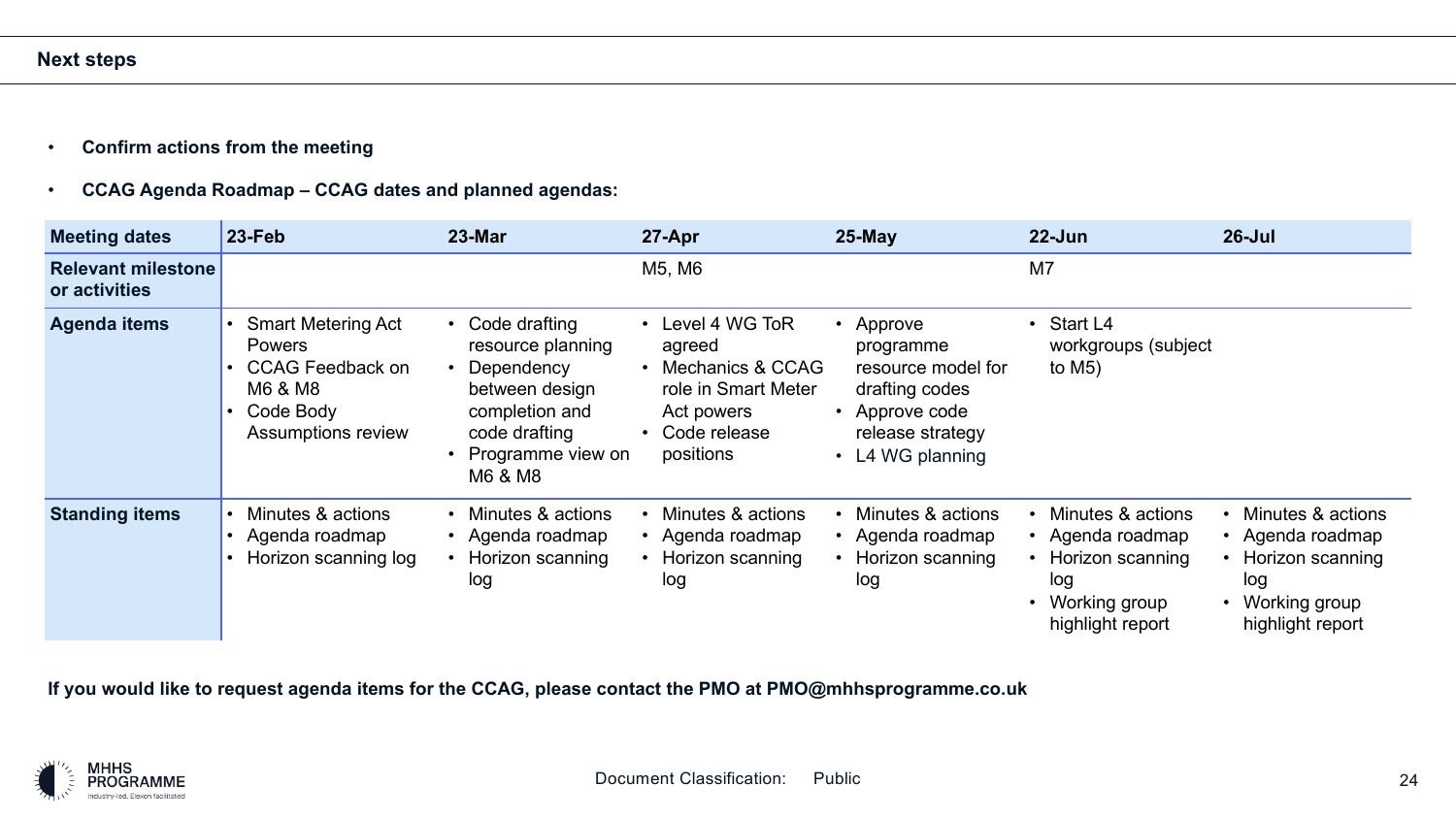# Thank you

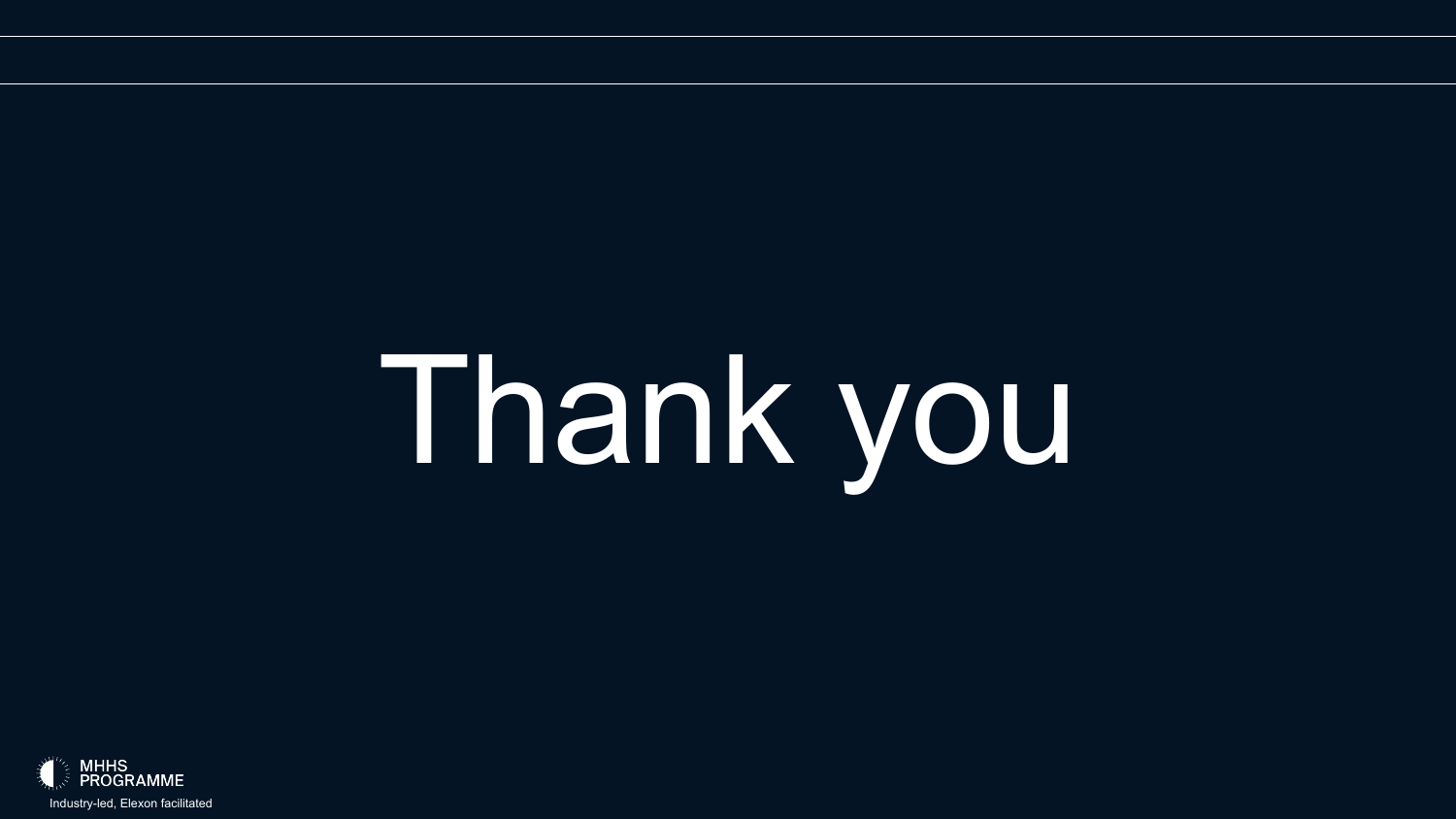## Appendices

• Code body feedback on M6 and M8 from CCAG 26/01



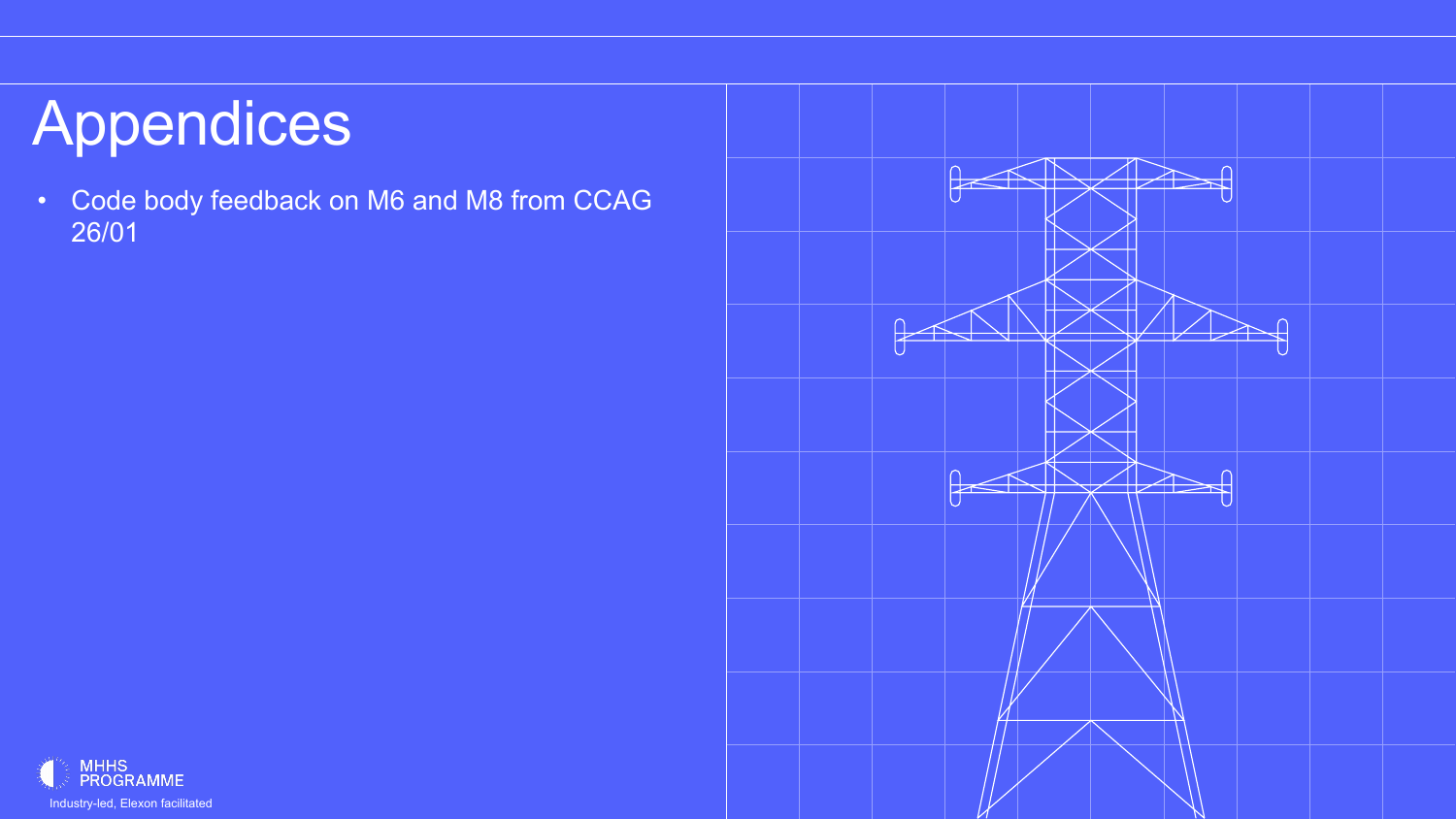#### **REC Current and Proposed Timelines (as presented at January 2022 CCAG)**

#### Current timescales

| 2022 |  |  |  |                                                          |                                     |  |  |  |  |  | 2023                       |  |  |  |  |  |  |  |                                                                                                 |  |  |  |                          |
|------|--|--|--|----------------------------------------------------------|-------------------------------------|--|--|--|--|--|----------------------------|--|--|--|--|--|--|--|-------------------------------------------------------------------------------------------------|--|--|--|--------------------------|
|      |  |  |  |                                                          |                                     |  |  |  |  |  |                            |  |  |  |  |  |  |  | Jan Feb Mar Apr May Jun Jul Aug Sep Oct Nov Dec Jan Feb Mar Apr May Jun Jul Aug Sep Oct Nov Dec |  |  |  |                          |
|      |  |  |  | hysical baseline delivered                               |                                     |  |  |  |  |  |                            |  |  |  |  |  |  |  |                                                                                                 |  |  |  |                          |
|      |  |  |  | ode change and detailed design recommendations delivered |                                     |  |  |  |  |  |                            |  |  |  |  |  |  |  |                                                                                                 |  |  |  |                          |
|      |  |  |  |                                                          | M7: Smart Meters Act powers enabled |  |  |  |  |  |                            |  |  |  |  |  |  |  |                                                                                                 |  |  |  |                          |
|      |  |  |  |                                                          |                                     |  |  |  |  |  | M8: Code changes delivered |  |  |  |  |  |  |  |                                                                                                 |  |  |  |                          |
|      |  |  |  |                                                          |                                     |  |  |  |  |  |                            |  |  |  |  |  |  |  |                                                                                                 |  |  |  | ystem integration testir |

Proposed timescales

| 2022       |                                     |         |                                 |                         |  |                   |                                             |  |  |  |  |  | 2023                       |  |  |  |  |         |                                                               |  |  |                                                     |                               |  |
|------------|-------------------------------------|---------|---------------------------------|-------------------------|--|-------------------|---------------------------------------------|--|--|--|--|--|----------------------------|--|--|--|--|---------|---------------------------------------------------------------|--|--|-----------------------------------------------------|-------------------------------|--|
| <b>Jan</b> | Feb                                 | Mar Apr |                                 | $\vert$ May $\vert$ Jun |  | Jul               | Aug Sep Oct Nov Dec Jan Feb Mar Apr May Jun |  |  |  |  |  |                            |  |  |  |  | $ $ Jul | Aug Sep Oct                                                   |  |  | $\overline{\textsf{Nov}}$ $\overline{\textsf{Dec}}$ |                               |  |
|            |                                     |         | M5: Physical baseline delivered |                         |  |                   |                                             |  |  |  |  |  |                            |  |  |  |  |         |                                                               |  |  |                                                     |                               |  |
|            |                                     |         | Code Drafting                   |                         |  |                   |                                             |  |  |  |  |  |                            |  |  |  |  |         |                                                               |  |  |                                                     |                               |  |
|            |                                     |         |                                 |                         |  | Impact Assessment |                                             |  |  |  |  |  |                            |  |  |  |  |         |                                                               |  |  |                                                     |                               |  |
|            |                                     |         |                                 |                         |  |                   | Refinement                                  |  |  |  |  |  |                            |  |  |  |  |         |                                                               |  |  |                                                     |                               |  |
|            |                                     |         |                                 |                         |  |                   |                                             |  |  |  |  |  |                            |  |  |  |  |         | M6: Code change and detailed design recommendations delivered |  |  |                                                     |                               |  |
|            | M7: Smart Meters Act powers enabled |         |                                 |                         |  |                   |                                             |  |  |  |  |  |                            |  |  |  |  |         |                                                               |  |  |                                                     |                               |  |
|            |                                     |         |                                 |                         |  |                   |                                             |  |  |  |  |  | M8: Code changes delivered |  |  |  |  |         |                                                               |  |  |                                                     |                               |  |
|            |                                     |         |                                 |                         |  |                   |                                             |  |  |  |  |  |                            |  |  |  |  |         |                                                               |  |  |                                                     | M9: System integration testir |  |

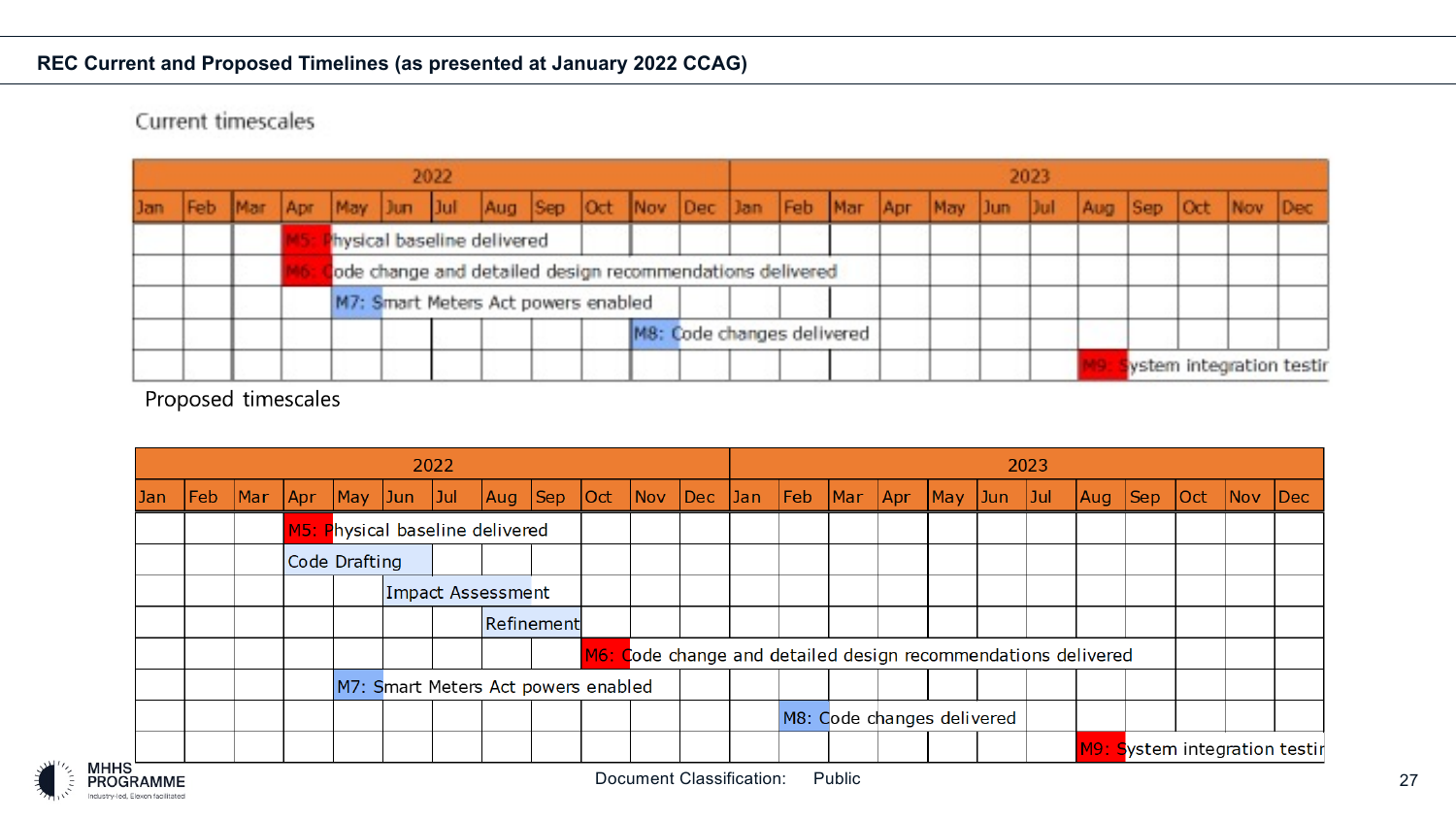### **RETAIL ENERGY CODE DRAFTING MILESTONES CUDE**

- Drafting of Code changes is dependent on Milestone 5 (Physical Design Baselined). Code drafting will need to commence following the achievement of this milestone.
- Impact to Service Providers must follow formal impact assessment to confirm the required code changes for REC ٠ Services.
- Outputs of the Impact Assessment may impact the legal drafting, requiring updates to the code changes.

Other questions

- When do code changes need to become effective? Before/start of migration? `One way gate (M14)? Full transition? ٠
- If more than one set of code changes is required, do the milestones relate to all versions, or are separate milestones ٠ required for each version?

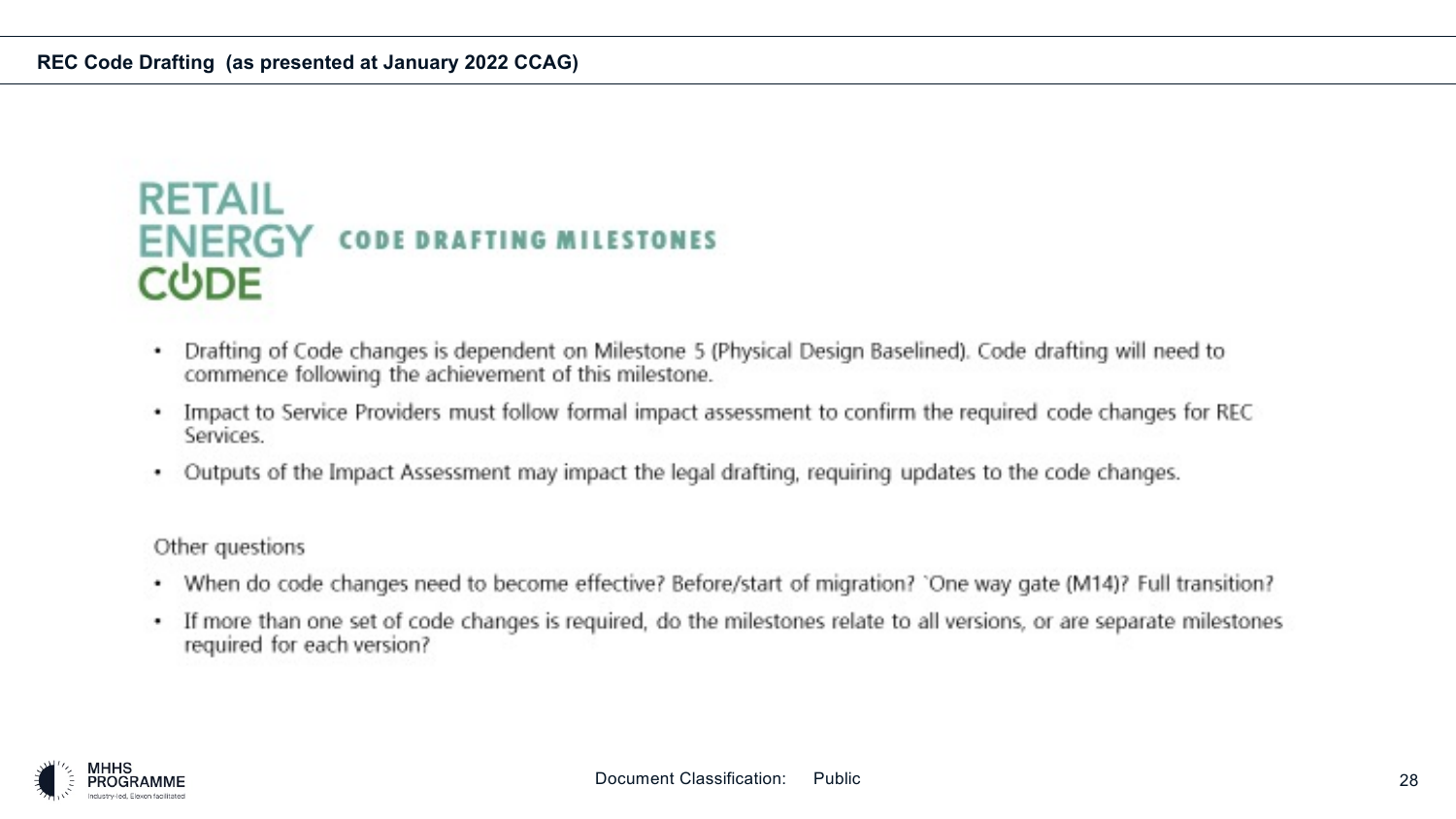#### **Elexon BSC – Milestone 6 to 8 (as presented at January 2022 CCAG)**

- Our preference would be for the drafting to be submitted for approval between **August 2022 and October 2022**, with a preference to implement in the standard **November 2022 release** (3 Nov 22) and no later than **Christmas 2022**
- We assume MHHS legal text can be completed **by 30 June 2022**
	- This is qualified on the basis that we do not have a good understanding of which documents will be done when
	- Detailed document plan required
- The longer the period between drafting and approval and approval and implementation the higher the risk that more work will be required (to re-baseline and resolve any manifest errors, conflicts or errors) – we have seen this with P420 (REC V2.0)
- Standard June 22 Release (73 docs impacted) is already full and REC V3.0 changes (19 docs impacted) expected July 22
- We need 4-8 weeks to review and re-baseline MHHS drafting (on top of June 22 and REC V3.0 baselines) not expected to be a blocker on the assumption REC V3.0 will be approved by May 2022
- High likelihood of issues if try to implement between Christmas 22 and Standard Feb 23 Release (March 23 next earliest implementation for MHHS if not implemented before Christmas 22)
- November 22 Release currently has no approved changes, is date industry is use to working towards and would allow more efficient use of resources (we would propose to allocate changes to Nov 22 by exception)
- Implementation of all documents expected to take minimum 4 weeks